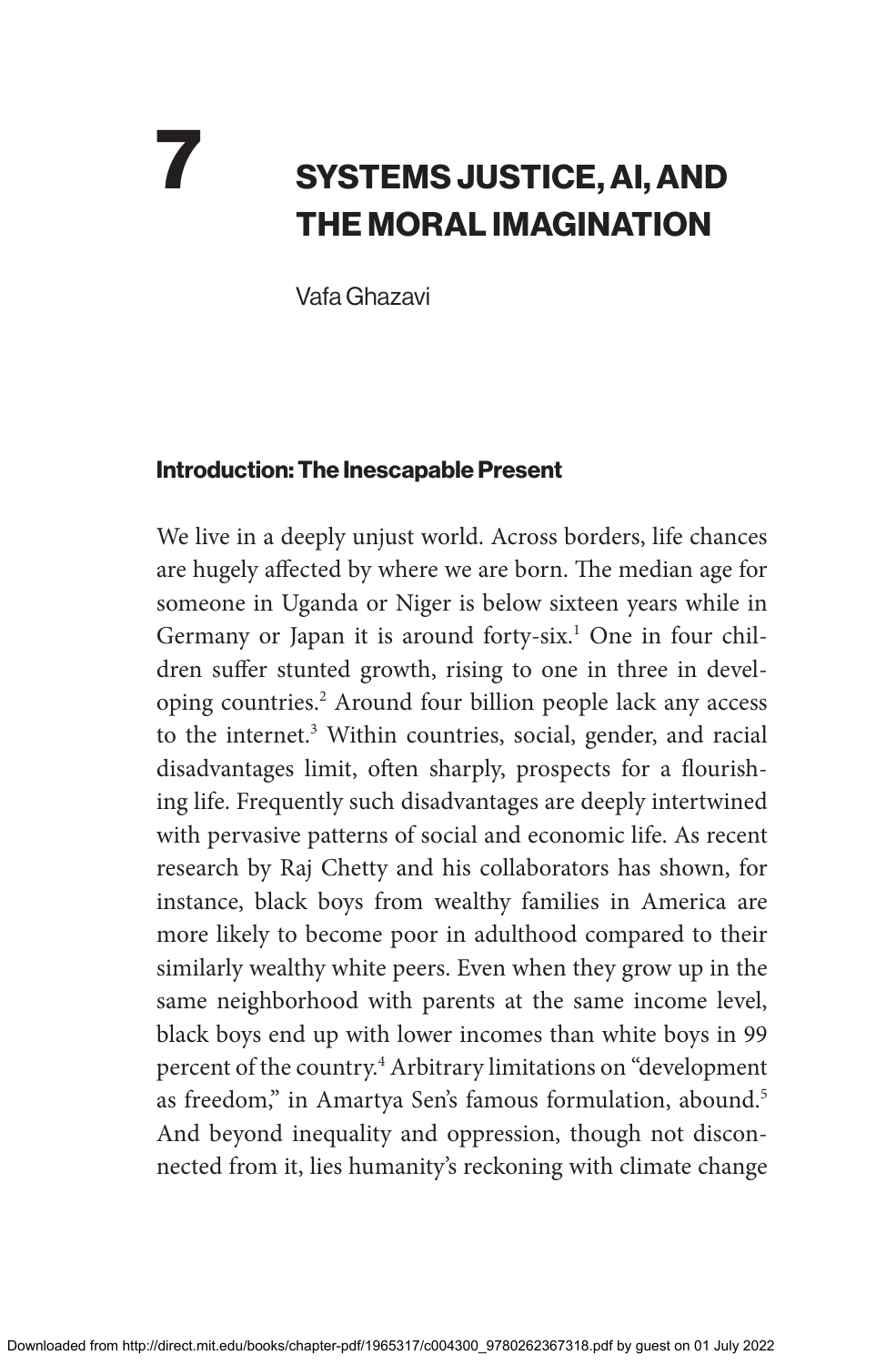and what some have described as the Anthropocene. The latter concept captures the profound intensification of human impact on the environment in our age, which, according to Jedediah Purdy, "finds its most radical expression in our acknowledgment that the familiar divide between people and the natural world is no longer useful or accurate."6

Against this backdrop, prevailing conceptions of responsibility for realizing justice are under immense strain. In our world, causal connections to unjust harms are often highly diffuse, and the effects of discrete actions on overall outcomes are increasingly hard to discern. Even as connections between deprivations and globalized social processes have intensified, moral implications for specific agents remain unclear. The standard view of "normal justice," as the political theorist Judith Shklar called it, comes to represent the interests of some, often a relatively privileged few, while neglecting those of others.<sup>7</sup> Meanwhile, few alternatives to dominant market or political dogmas appear to exist that can adequately respond to these circumstances. Individual virtue seems insufficient, but institutional responses to take up the slack are not in sight either.

This is the inescapable context in which artificial intelligence is surging as a global political, economic, and cultural force. Yet this backdrop rarely makes it into the discussion of how machines ought to fit into our collective future. We cannot succumb to technological path dependencies. A defining question of our age is whether machines will exacerbate current injustices or contribute to rooting them out.

### Reductionism and the Limits of Moral Mathematics

Reductionism has a firm grip on contemporary thinking about justice. At least since the influence of Descartes and Newton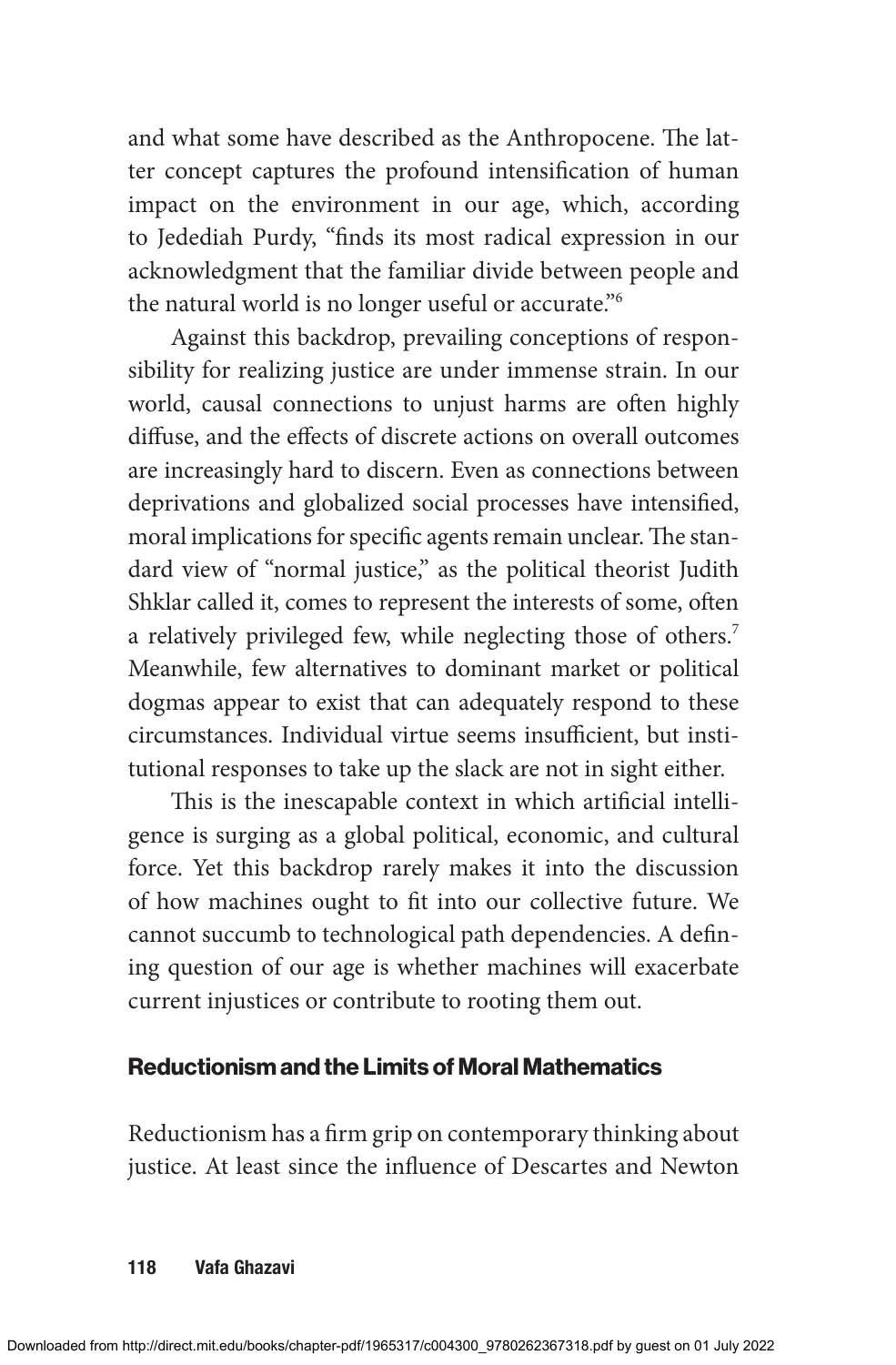on scientific method in the seventeenth century, reductionism has been a powerful force on all aspects of Western thought.<sup>8</sup> It has also been a check on moral and political imagination. This generates a blind spot for harms that emerge from many people and organizations—most prominently corporations and states—pursuing their goals and interests within the limits of accepted rules and norms. That is, there is a blind spot in ethics for harms that emerge from interconnected, complex systems. Liberal theories of justice are generally inadequate to solve this problem. By focusing on establishing institutions to remediate and mitigate unjust outcomes without also promoting processes of social transformation needed to prevent those injustices, they narrow imagination precisely where it needs to be expanded. This is a major deficiency since—within the status quo, baseline morality of the age—either the injustices in question are rendered invisible or correlative duties to rectify them cannot be located. In other words, no one appears to be responsible for systemic harms. After all, individual components of the system are not necessarily breaching a threshold of blameworthiness, and this is what counts in much contemporary Anglo-American philosophy.

To see what is at stake, contrast the reductionist view with the vision of responsibility articulated by Simone Weil, the great mystic and intellectual, in her 1949 masterpiece on the future of France, *The Need for Roots*:

Initiative and responsibility, to feel one is useful and even indispensable, are vital needs of the human soul . . .

For this need to be satisfied it is necessary that a man should often have to take decisions in matters great or small affecting interests that are distinct from his own, but in regard to which he feels a personal concern. . . . He requires to be able to encompass in thought the entire range of activity of the social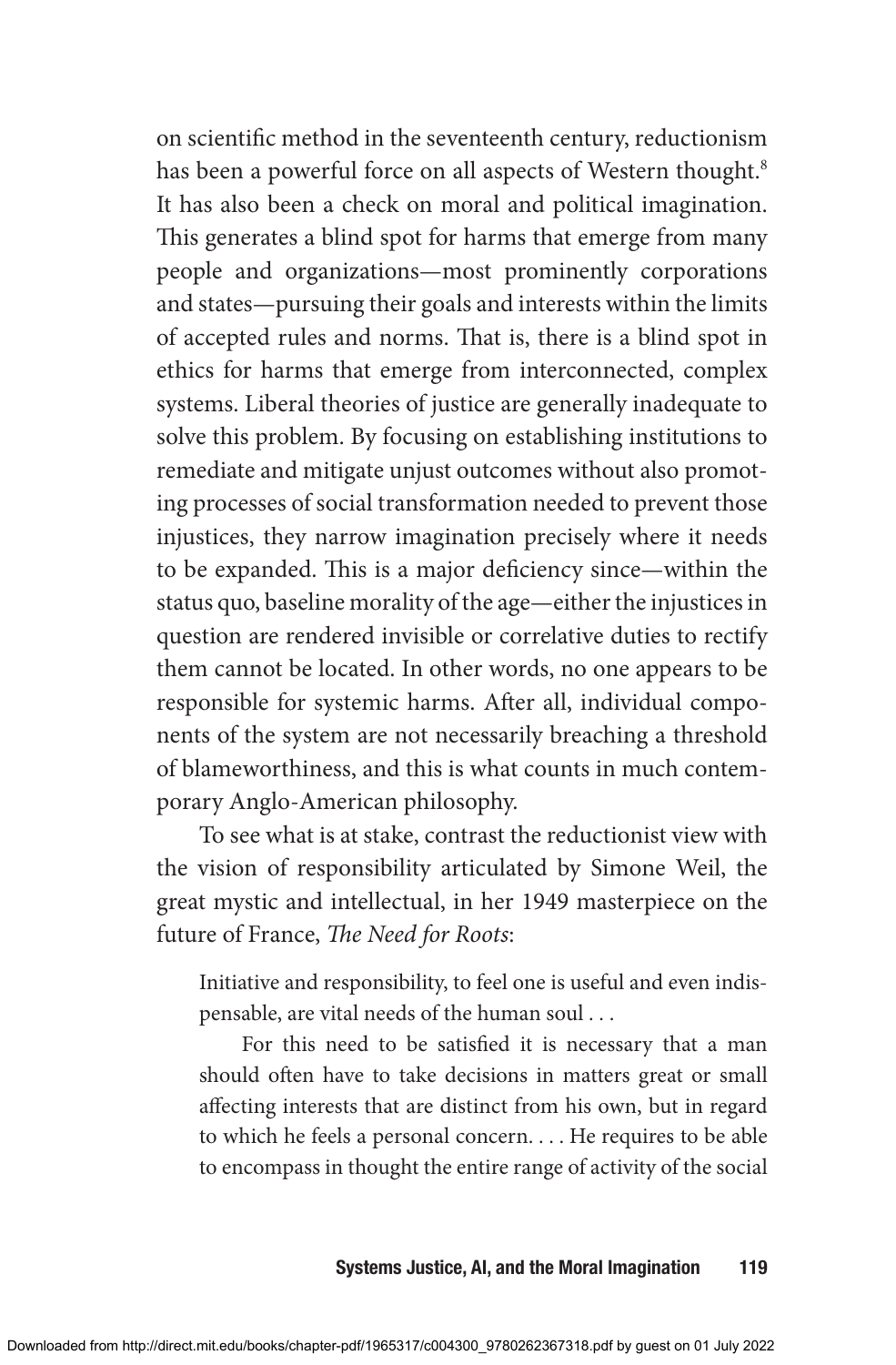organism to which he belongs. . . . For that, he must be made acquainted with it, be asked to interest himself in it, be brought to feel its value, its utility and, where necessary, its greatness, and be made fully aware of the part he plays in it.

Every social organism, of whatever kind it may be, which does not provide its members with these satisfactions, is diseased and must be restored to health.<sup>9</sup>

The liberal orthodoxy in contemporary philosophy, to say nothing of economics, does not promote this rich conception of human responsibility. It implicitly views the individual as an atomized, self-interested agent for whom moral obligations are a burden to be avoided unless and until there is a recognized violation of justice or harm.

This paradigm generates distinctive future risks. For technologists, investors, and geopolitical strategists alike, ideas of responsibility tend to be tied to notions of linear causality or narrow fiduciary roles such as the firm's responsibility to its shareholders. This approach weighs moral costs and duties as if it were an accounting ledger. It focuses on interactions between agents or the rules governing such interactions but pays little attention to system goals or paradigms. In the context of profit-driven or geopolitical competition, individual advances in AI can lead cumulatively to unanticipated harmful outcomes. Such competition is likely to intensify as the gains from AI become more central to economic and social outcomes.

The grip of this competitive dynamic threatens to co-opt, marginalize, or crowd out efforts to orient AI development toward the common good. As Stephen Cave and Seán Ó hÉigeartaigh point out, framing AI development as a "race for technological superiority" can create serious societal risks. Even if such a competitive race is not actually pursued, they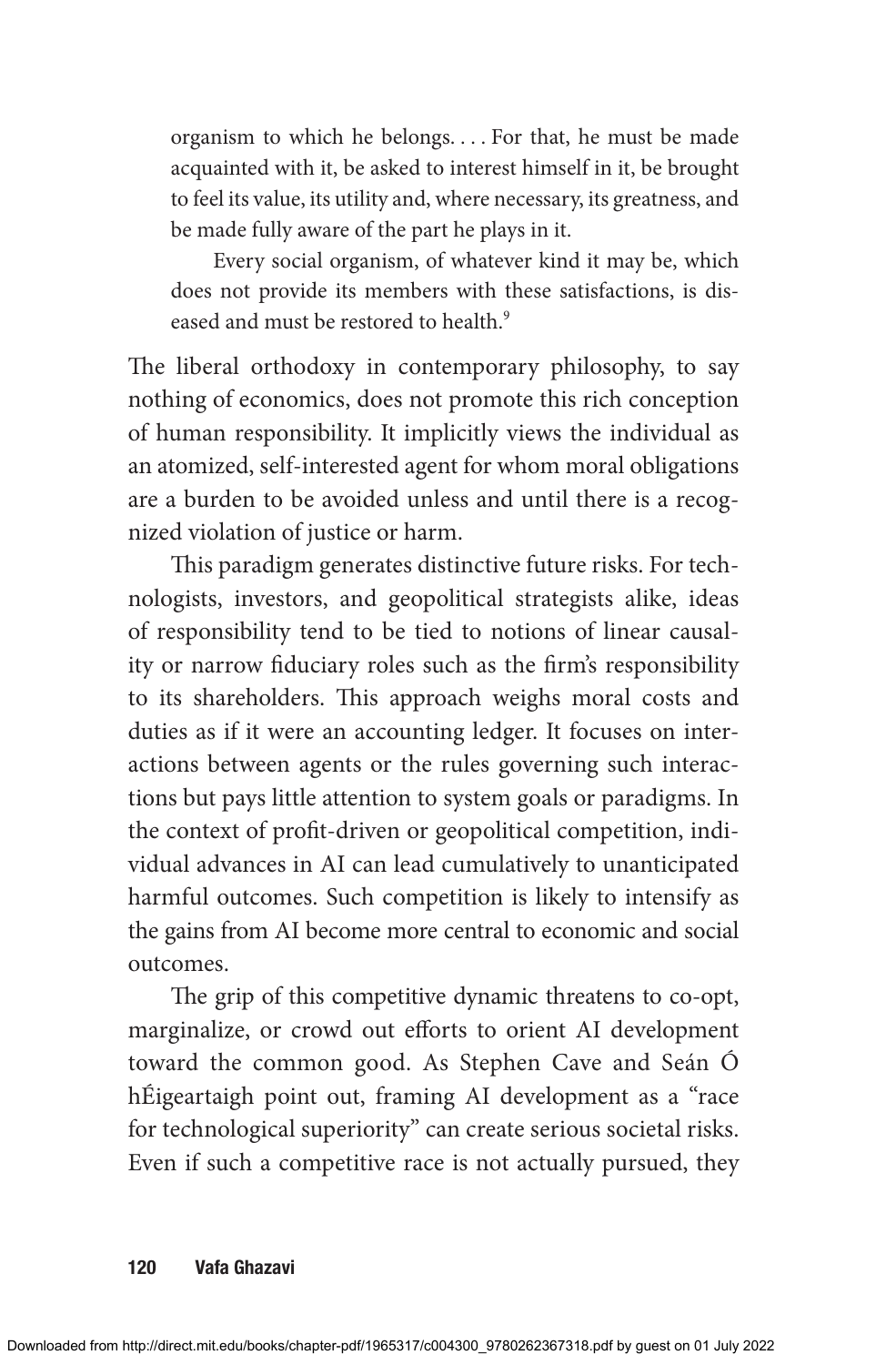argue, its narrative can generate a politics of fear or insecurity that erodes trust, limits deliberation, and dampens collaboration on an AI agenda that promotes collective benefits. Moreover, such rhetoric can itself spark a race for technological advantage.10 Perhaps most troubling, I think, is the possibility that different actors begin to feel that such a trajectory is inevitable and adjust their moral baselines in light of that perceived reality. Once such a mindset takes hold, the prospect of pursuing an alternative paradigm diminishes. The race dynamic could become self-sustaining. What are the alternative narratives that could be promoted? Among other strategies, Cave and Ó hÉigeartaigh suggest reframing AI development as a shared priority for global good, including by emphasizing its potential to tackle large-scale challenges such as climate change and poverty. Shifting the emphasis in this way, in their view, could help counteract a race dynamic by downplaying the importance of which companies or countries make key breakthroughs, highlighting the mutual benefits of cooperation in the face of global challenges, and including the global community as stakeholders in the process of AI development.

The pressing task for our collective future with machines is therefore not simply to predict the risks, however important that might be. Nor is it to usher in a utopian Singularity. Rather, it is to imagine and then continually make and remake a world where scientific discovery and emergent technologies deepen human flourishing. This involves discerning what we value most, individually and collectively, rather than simply adjudicating ethical dilemmas or structuring society to compensate for inequalities or harms *after* the market has produced them. Even if we accept that market forces can drive productive innovation in AI, we have to ask whether the incentives embedded in the market are themselves congruent with wider social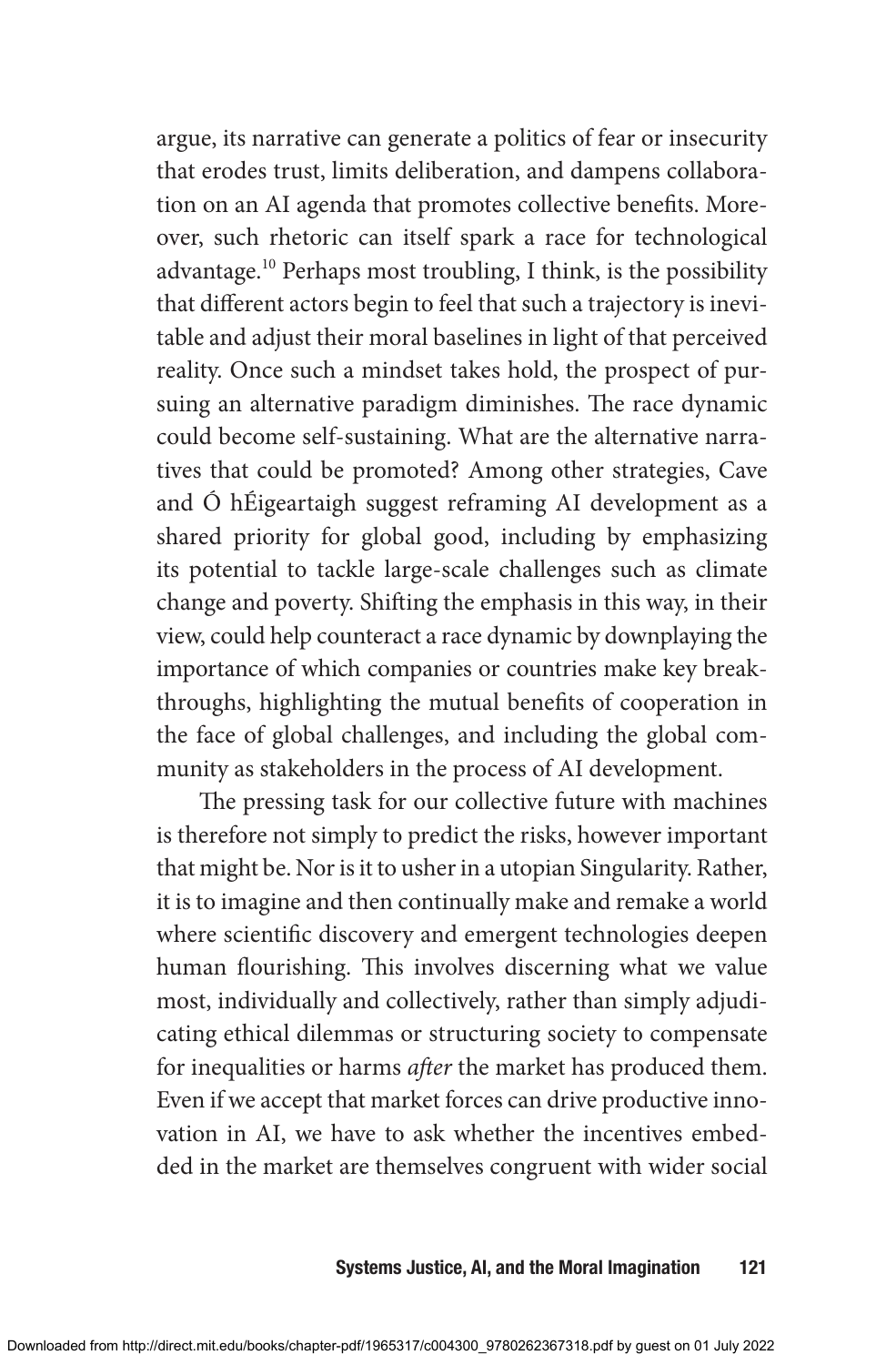and moral purposes. Market competition left to itself cannot supply this. It is hard to resist the force of John Palfrey's argument that "it feels urgent that we examine what we care most about in humanity as we race to develop the science and technology of automation" (or, we can add, AI more broadly). $11$ An ethical framework based on backward-looking blame and guilt won't be up to the great task before humanity to "design systems that participate as responsible, aware, and robust elements of even more complex systems."12

The dominant view of harm, even in large-scale, highly diffuse cases of systemic injustice, is one of assigning blame for discrete wrongdoing. But this model of carving up responsibility struggles when an agent's marginal contribution to a particular harm is almost unidentifiable. Moral philosophers such as Derek Parfit—a towering figure in contemporary analytic philosophy—have persuasively challenged our intuitions on this sort of problem.13 Their arguments expose pitfalls of our "moral mathematics" and suggest that culpability of some kind is called for even when actions appear to fall below a threshold for wrongdoing. But they do little to overcome the difficulty of distinctly *systemic* harm. Even in its aggregated form, the reductionist account depends on a linear model of causality and rectification of harm, with agents connected to outcomes in predictable ways. The default becomes to blame a few exceptional wrongdoers, such as those most clearly linked to the endpoint of harm, rather than to see the wholeness of the situation.

This is unsurprising given the grip of salience and the availability heuristic on human psychology.14 But as this type of connection diminishes or dissolves entirely through system effects that cannot be foreseen at the outset by the doers or enablers of harm, the limitations of the reductionist account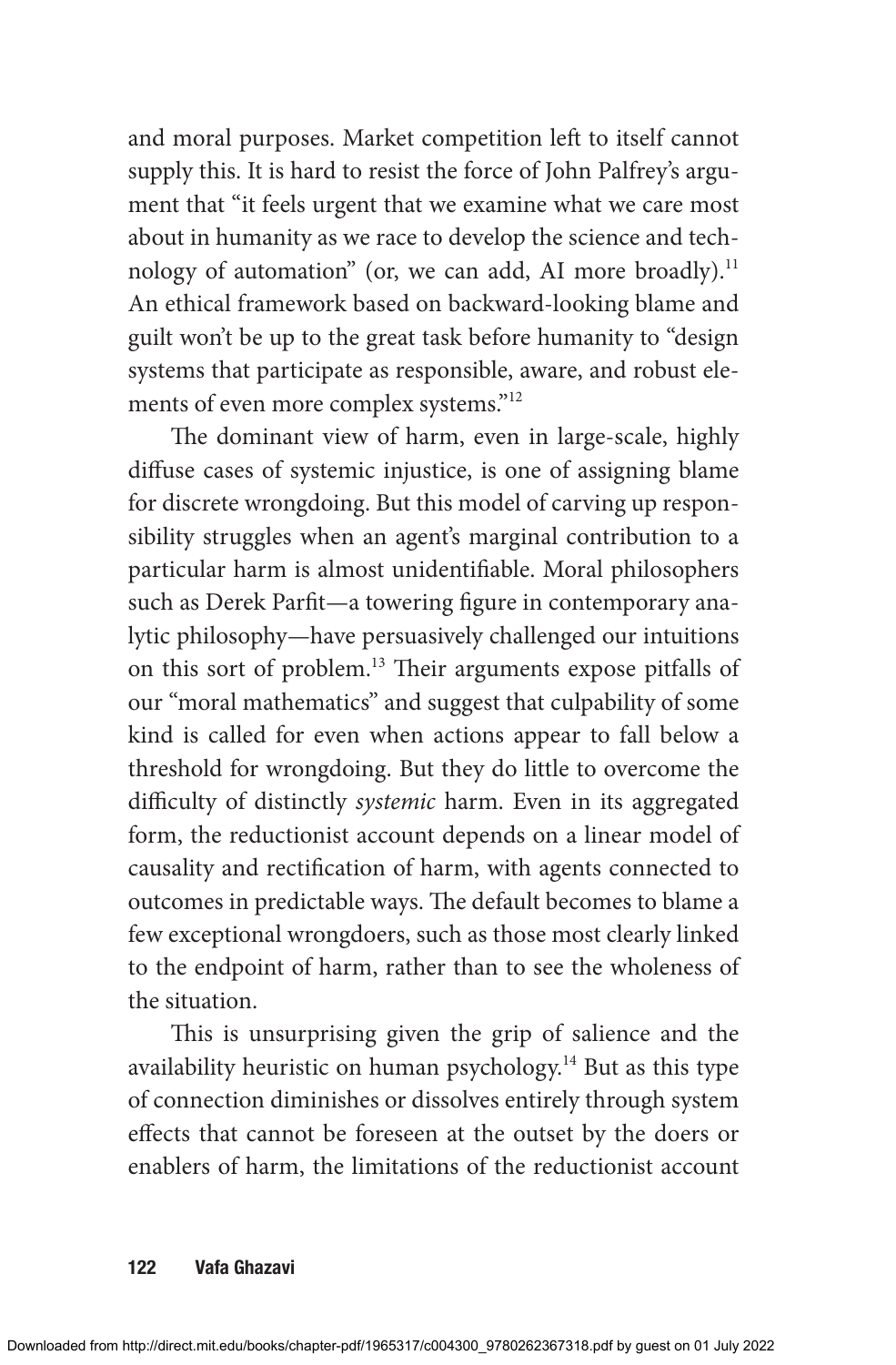become more apparent. What we need are normative reasons to creatively transform the existing incentive structure or its compliance regime, not simply mechanisms to allocate responsibility more precisely.15 Rather than satisfying itself by closing in on a narrow set of moral duties, our theory of justice should liberate the very imaginative context that dictates the limits of harm, ethics, and virtue.

A more useful way to address this challenge is the concept of *structural injustice* developed by the political theorist Iris Marion Young before her untimely death in 2006. Structural injustice consists of social processes that "put large groups of persons under systematic threat of domination or deprivation of the means to develop and exercise their capacities, at the same time that these processes enable others to dominate or to have a wide range of opportunities for developing and exercising capacities available to them."16 In response, Young advocated a "social connection model" of responsibility, in contrast to a legalistic liability model. According to this, "all those who contribute by their actions to structural processes with some unjust outcomes share responsibility for the injustice."17 Young argued that liability, deriving from notions of guilt or blame for wrongdoing, is an inappropriate framework for assigning responsibility in relation to structural injustice. Liability fixates on guilt, which is unhelpful because it directs attention to some actors while absolving others, deflects attention from background conditions, and produces defensiveness, creating division where unified action is called for.

Instead, Young's model promotes *political responsibility*, which consists of an imperative to watch social institutions, monitor their effects "to make sure that they are not grossly harmful," and maintain "organized public spaces where such watching and monitoring can occur and citizens can speak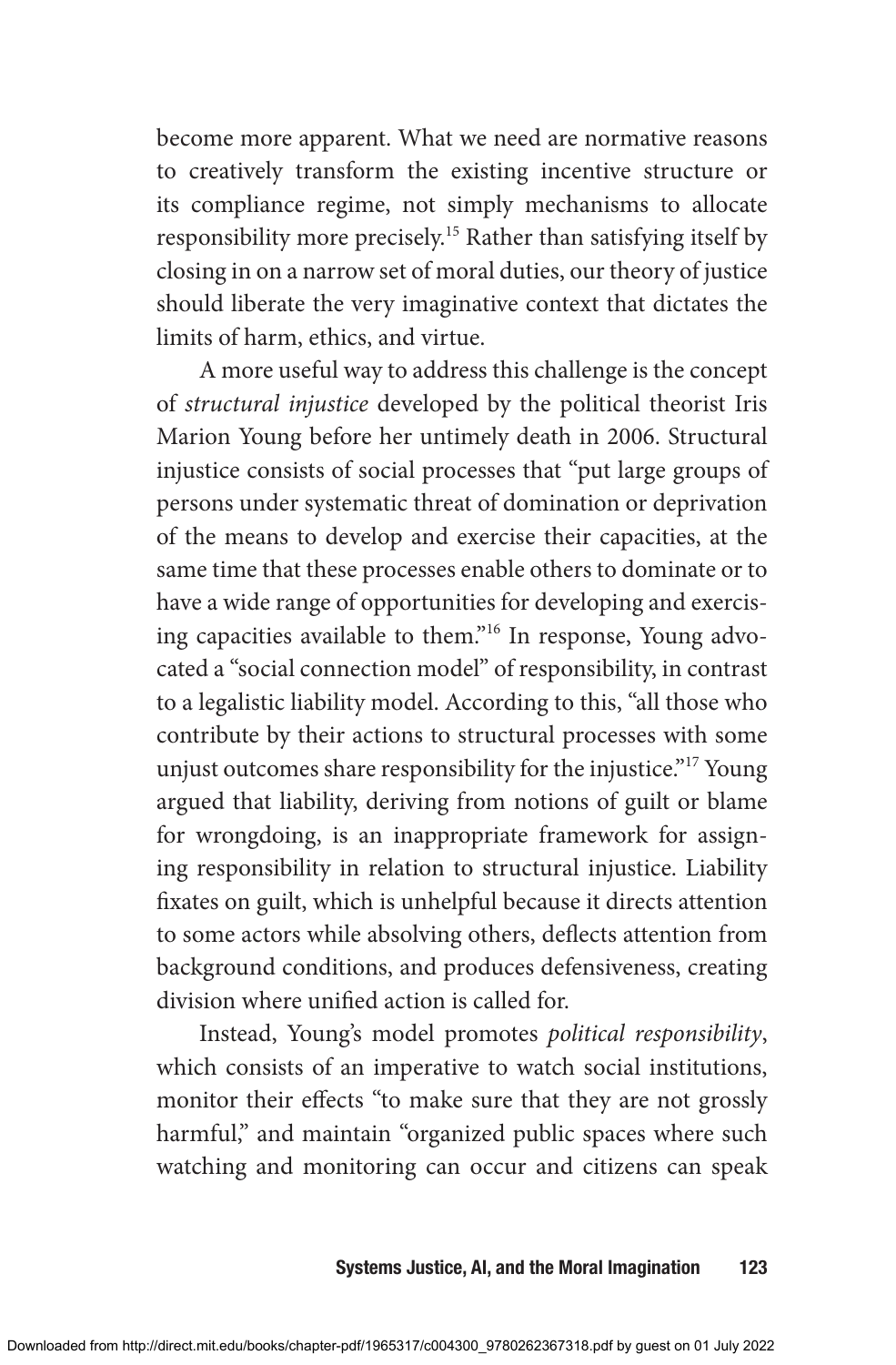publicly and support one another in their efforts to prevent suffering."<sup>18</sup> The meaning of politics here is "public communicative engagement with others for the sake of organizing our relationships and coordinating our actions more justly."19

To better grasp what this looks like in practice, consider the social transformation that has been taking place in response to the problem of modern slavery and labor exploitation in global supply chains. As Young pointed out, labor exploitation in supply chains was not widely considered a problem of the multinational firms or their consumers in the rich world until fairly recently. Rather, it was posed as a problem of unethical behavior or lax regulation/enforcement in the poorer countries where the exploitation took place. It was a moral problem for the factory manager in Bangladesh, not the CEO or consumer in New York. It took a qualitative shift in imagination supported by social movements and ordinary consumers to bring all the connected agents into the same moral frame. Indeed, the approach moved from one of interactive ethics the ethics of each interaction in the market—to one of judging the morality of how agents are positioned within wider market and social dynamics. How we collectively view labor exploitation in global supply chains is gradually moving from a reductionist logic to one of systems, with all the political and economic implications entailed by such a move.

In thinking about the responsibility of specific agents to address structural injustices, Young argues that we ought to weigh several parameters, including an agent's power, privilege, interests (not least those of victims themselves), and ability to work collectively with others. I suggest something analogous is needed for developments in AI. To link the development of machines to human flourishing, a wide array of individual and collective agents will need to take up responsibilities to monitor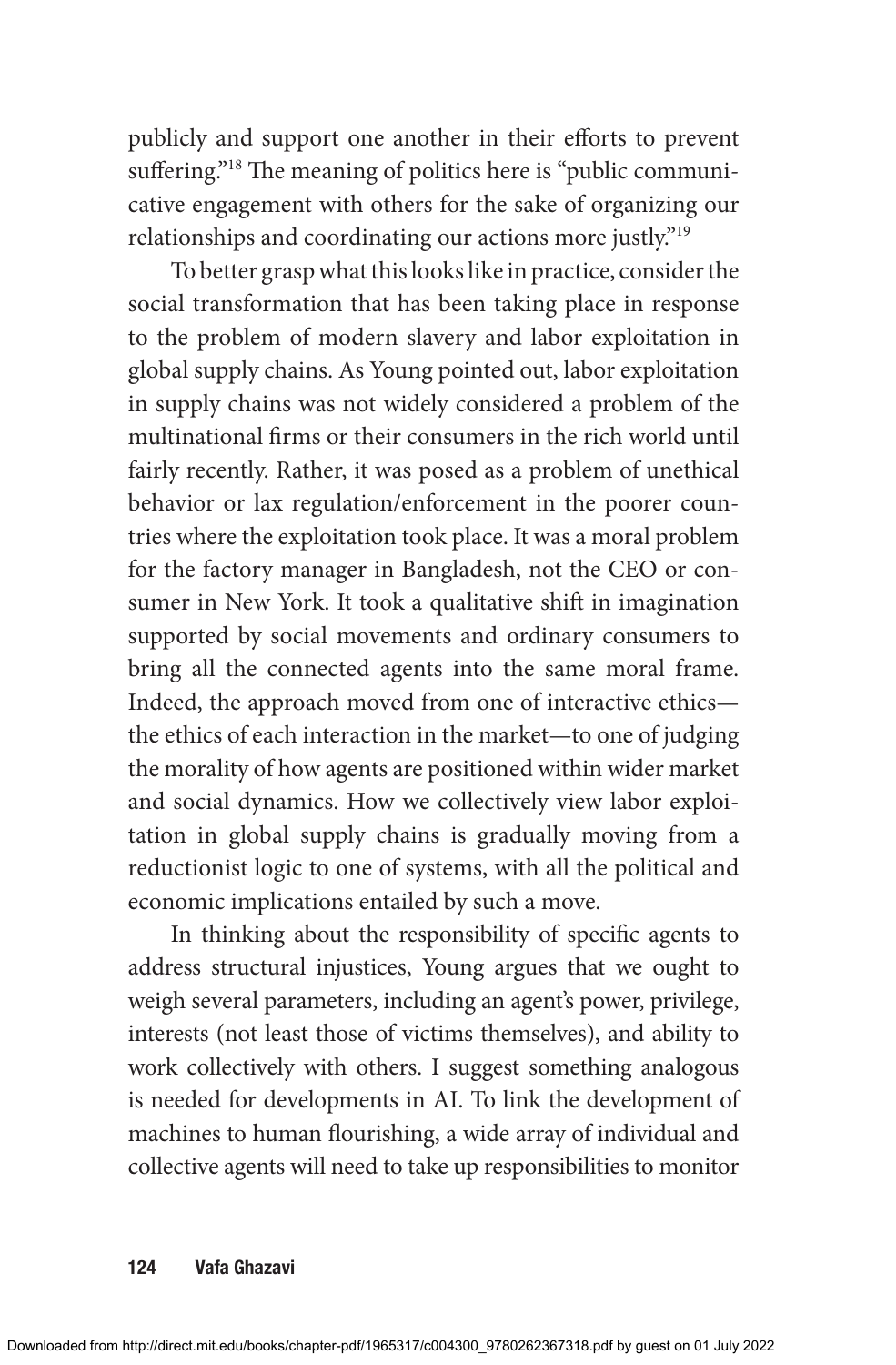system effects, call out destructive dynamics, and help model and construct alternative practices and paradigms.

It is striking that contemporary political philosophers have paid so little attention to the normative implications of complex systems. This vantage point connects agency with systemic change in a morally and psychologically compelling way with significant implications for the public sphere. Much of our thinking about justice has gone astray because it has failed to account for system effects in either the perpetuation of injustice or the realization of justice over time. Shifting the emphasis to system goals and paradigms, however, brings moral and political imagination center stage. This opens quite radical departures from prevalent thinking with regard to *who* has responsibilities for justice, *how* these responsibilities are fulfilled, and *what* the very nature of such responsibilities is. Taken together, this encourages me to propose a new way of thinking about justice, which I call *systems justice*.

# Systems Justice

At the height of the global financial crisis in November 2008, on a visit to the London School of Economics, Her Majesty Queen Elizabeth II of England asked a group of assembled academics a succinct but piercing question: "Why did no one see it coming?"20 In June of the following year, a group of leading experts met at the British Academy to try and answer the Queen's question. Their response, distilled in a letter, included this: "So in summary, Your Majesty, the failure to foresee the timing, extent and severity of the crisis and to head it off, while it had many causes, was principally a failure of the collective imagination of many bright people, both in this country and internationally, to understand the risks to the system as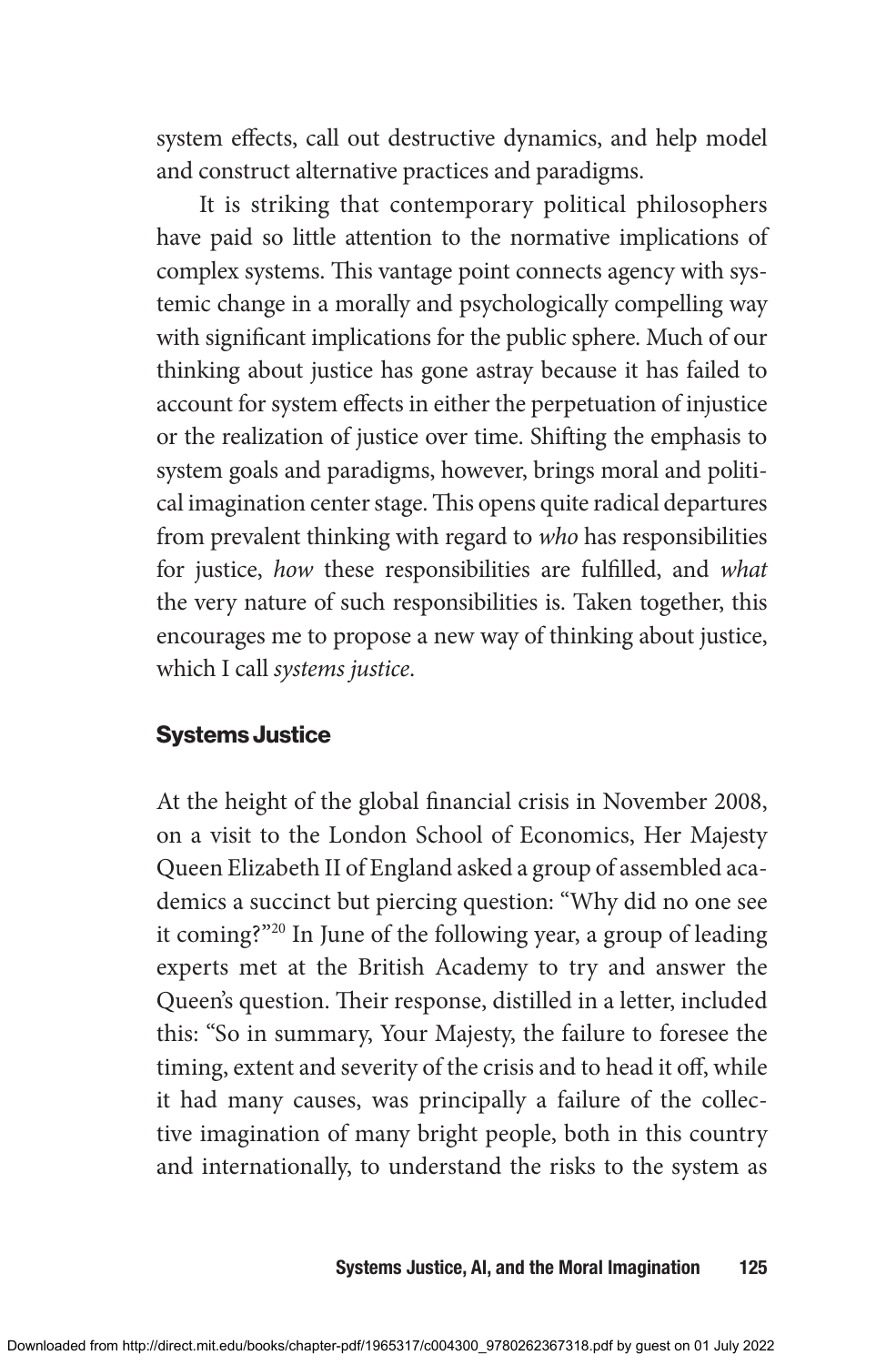a whole."21 Such failures of imagination afflict not only technocrats and economists but also the wide range of agents in complex social systems. The inability to appreciate the "system as a whole" has deep intellectual and cognitive roots. People experience systems differently to interactions with other agents, rules, and material facts. James Scott, for instance, has documented the disastrous consequences when states seduced by "high modernism" have established schemes that render complex social realities legible to control according to scientific laws.<sup>22</sup> More generally, humans tend to demonstrate a low aptitude for learning from complex interactions, focusing on end-state *outcomes* rather than what might have been, the *counterfactual*; we rationalize how we got to where we are as a natural and inevitable product of past events.<sup>23</sup> It is unsurprising, then, that we reify and naturalize existing systems.

Recognizing the ubiquity of system effects as the starting point for thinking about justice on a global scale, however, is a way out of this reductionist trap. It generates a new vantage point that unlocks the potential of each person to play their part in imagining, experimenting in, and realizing a more just world. To envision the possibilities, we can turn to the great historical struggles against slavery, racism, and patriarchy.<sup>24</sup> Faced with structural injustice, the response of many agents throughout history has been to seek to undermine the future durability of the system of oppression—especially its discourse and sentiments—in ways that cannot be reduced to a simple formula of obligations. Such responses do not necessarily resemble the repairing of harm to specific victims but rather look like an attack on background injustice through an expansion of collective moral imagination. In this task, relying on a precise, measurable division of responsibility within the status quo morality of formal rules and recognized institutions may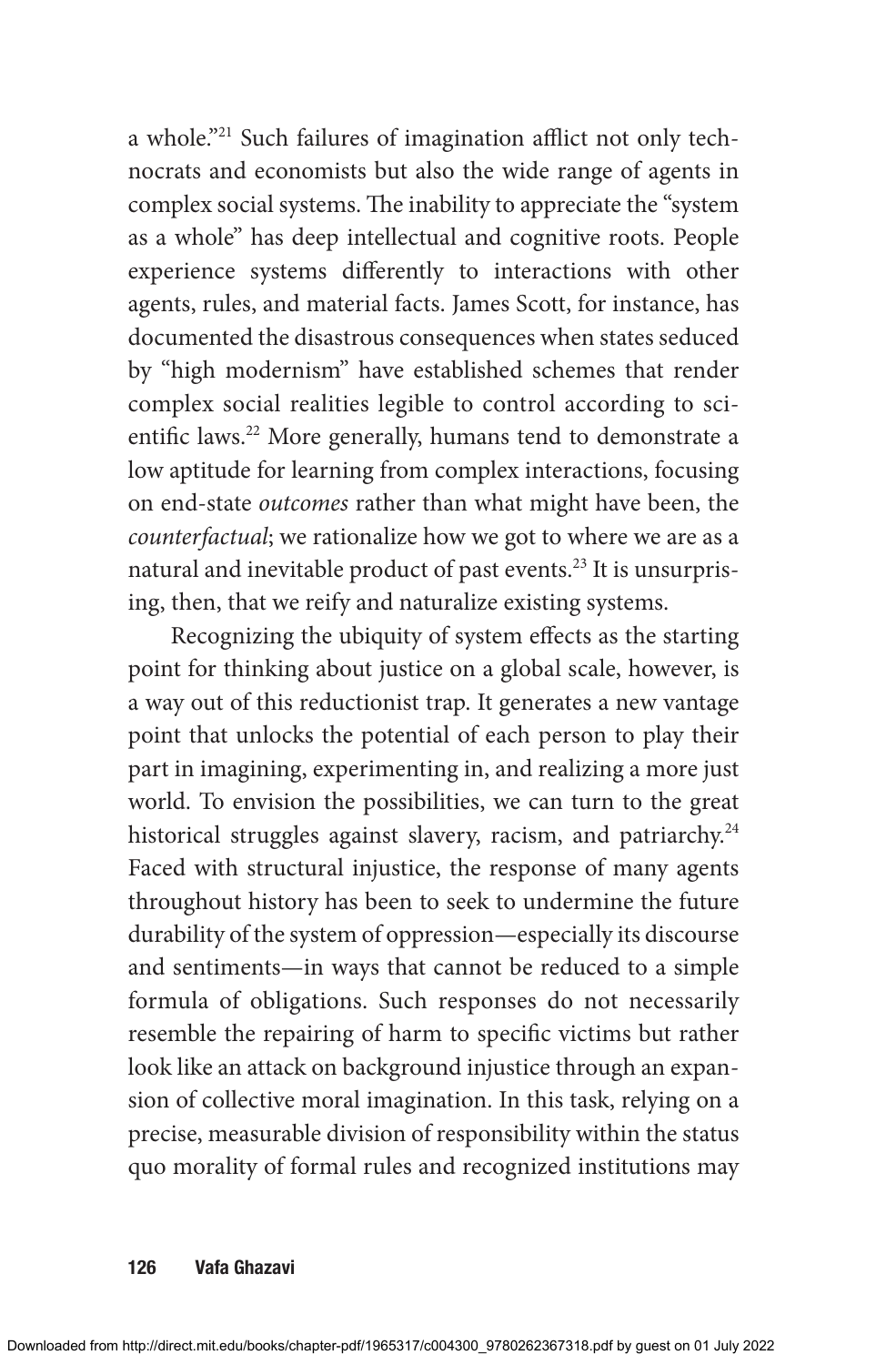even inhibit our capacity to notice unjust system-level harm. Indeed, discharging such duties can promote the illusion that we have done our fair share.

Responsibility for justice is thus tied to our *sense of self* as moral beings: there is ultimately no meaningful distinction here, I suggest, between the interests and life projects of individual agents and affirmative responsibility for justice. This suggests the paradigm should therefore be one of *coherence*, rather than dividing the costs of action. This requires citizens—including technologists, investors, and public leaders of various kinds—committed to human flourishing in a larger sense, beyond what is formally demanded of them. It is about virtue and integrity. Our theory of justice, if it is to seriously grapple with the complexity of harm in a globalized world, must make room for this constructive view of responsibility. It should encourage people to identify how they can positively apply their talents, life projects, and social roles to the transformation of unjust systems. Such a project must be reflected in the ethos of educational programs so as to enable all citizens to develop their capabilities to contribute to the process of structural transformation.

This task—one of empowerment and ennoblement—was already urgent given the challenges of global injustice and impending ecological crisis, but the advancement of AI accelerates this urgency further still. The interests driving advances in AI can either join this agenda or ignore it. But if they choose the latter, the cumulative effect will likely end up moving closer to and eventually coinciding with a resounding answer to Kwame Anthony Appiah's question: "What will future generations condemn us for?"25

To see what is already at stake, consider Cathy O'Neil's work on "weapons of math destruction" (or WMDs)—her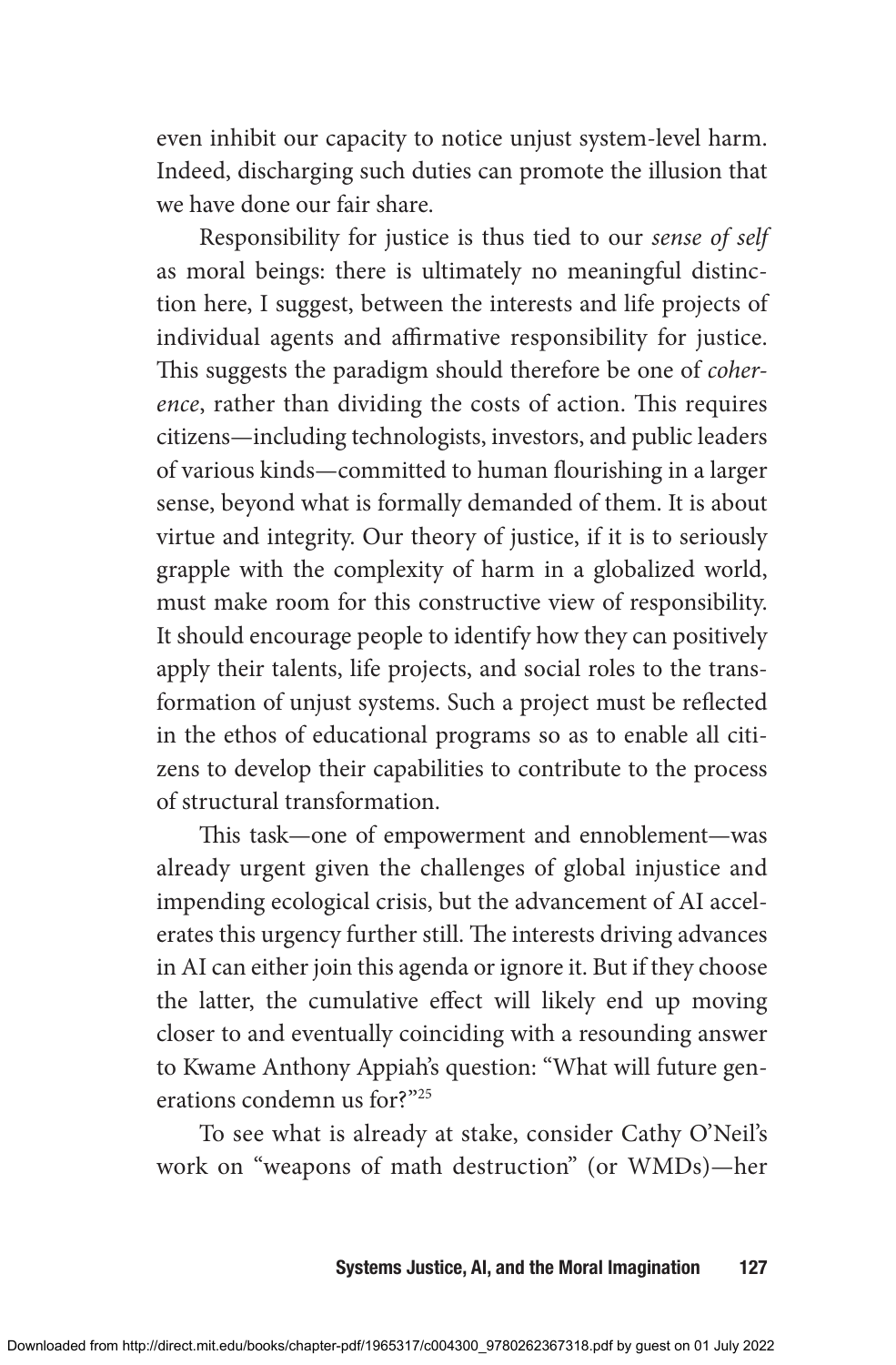descriptor for harmful mathematical models underpinning algorithms that power the data economy. As O'Neil, a data scientist and writer, acknowledges, WMDs reflect the "choices made by fallible human beings." Even when made with the best intentions, many of these models, she observes, encode "human prejudice, misunderstanding, and bias" into software systems that are now such a powerful force in everyday life.<sup>26</sup> What is particularly important for my argument is the way in which incentives embedded in the social system can drive these harmful outcomes through individual actions that are still within the bounds of moral acceptability. O'Neil points out the feedback and incentive for those running these models is profit: "Their systems are engineered to gobble up more data and fine-tune their analytics so that more money will pour in. Investors, of course, feast on these returns and shower WMD companies with more money."<sup>27</sup> Those involved in such processes invariably push for whatever marginal gains they can—the next technological advance to make that extra bit of profit—detached from the structural effects that may have a bearing on justice or human flourishing more broadly. There is a double moral blind spot here: one in terms of the immediate effects of an algorithm on identifiable people, and the other in terms of reinforcing the orientation of the system as a whole.

What is needed in response is a wider conception of responsibility that includes reenvisioning the underlying systems that allow such algorithms to proliferate without regard to their social impact. But what could ground this idea of responsibility? By acknowledging the potential of all of us in our situated social roles—as, for example, technologists, artists, intellectuals, politicians, CEOs, investors, parents, citizens—to contribute to social transformation, the project of systems justice deepens our sense of who we want to become as moral beings.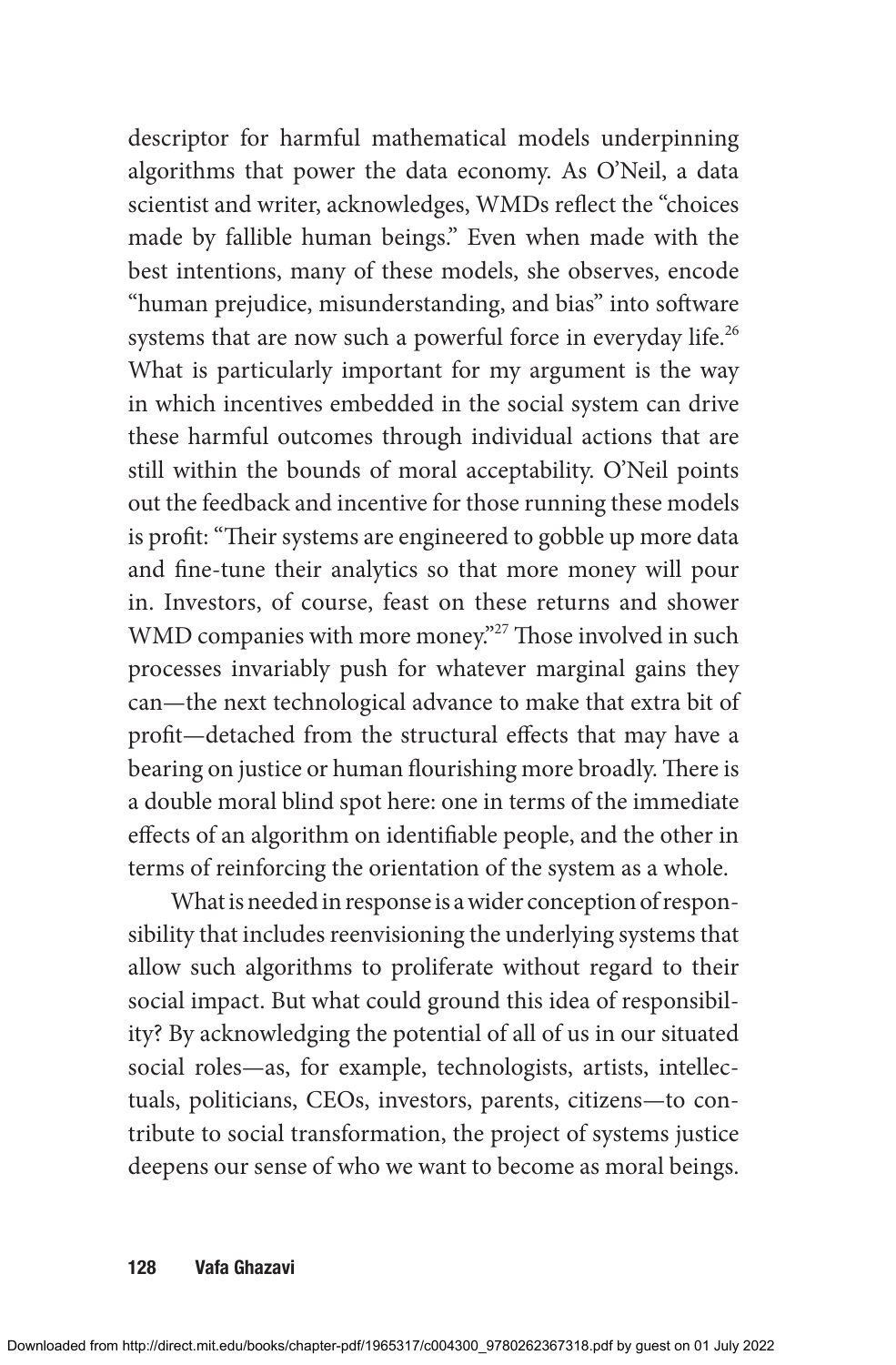It is a provocation and invitation to do our part—humbly and with openness—in an ongoing, dynamic process of change. This approach pushes back against the premise of an atomized, self-interested agent and promotes alternative grounds for commitments to the common good.

The prevailing cost- or liability-based model suggests that some agents must be held responsible for a harm so that there is not an undue imposition on the lives of ordinary people going about their lives in morally legitimate ways. But this division is precisely what is at stake. The ends we seek must themselves be conceptualized within a given social condition in which we find ourselves. It is a moral mistake, I think, to suggest that we can partition ourselves from the world, demarcating one realm as that of personal freedom and autonomy and the other as that of social relations or the natural environment. In truth, the two are bound together. Fundamentally, systems justice starts by asking who we are and want to become as moral beings, rather than asking what costs we owe or burdens we should take on.28 Since virtue is fortified in response to injustice, our response to injustice can itself become an aspect of the good life and human flourishing. Human interests therefore should not be viewed as fixed. As we begin to engage in system transformation, our interests and those of others can transform. After all, a flourishing life depends at least in part on our sense of something bigger than ourselves.29

Systems justice thus connects a bird's-eye view of justice consistent with the "impartial spectator" deployed in Amartya Sen's conception of justice<sup>30</sup>—to the distinctive position of each agent in a social system. It encourages us to see the wholeness of the situation and to design institutions in light of the "admissibility of incompleteness."<sup>31</sup> The focus shifts from a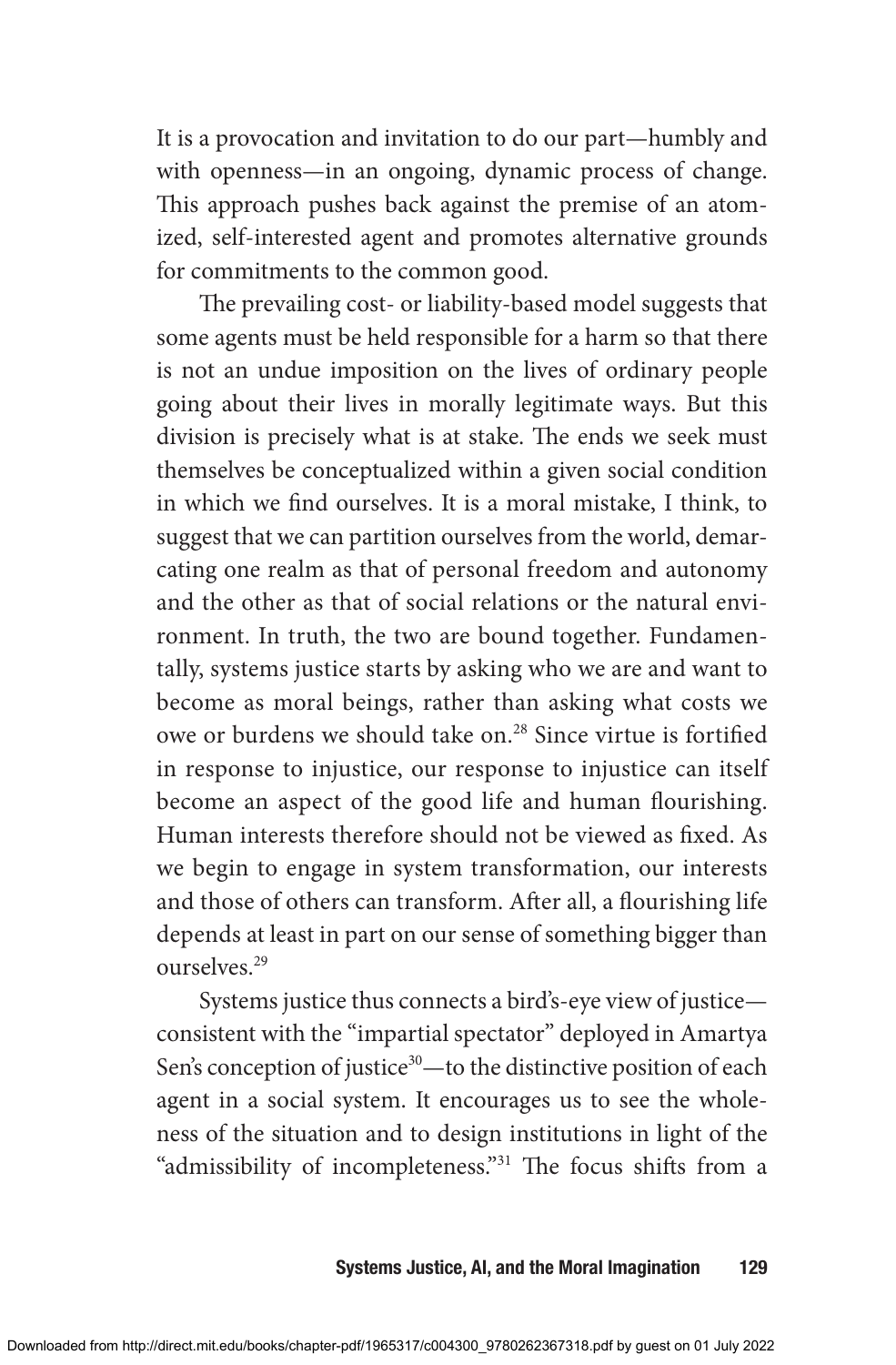perfectly just society derived from just institutions to a comparatively just society focused on social realizations.<sup>32</sup>

Systems justice, then, is neither an analytical category nor the articulation of a particular state of affairs. Rather, it is a lens through which moral agents can see the world from different vantage points and motivate their distinctive contribution to meet the moral needs of the age, including through deepening the *ethos* of justice—a concept the philosopher G. A. Cohen described as "a structure of response lodged in the motivations that inform everyday life."<sup>33</sup> It is a way to interpret our responsibilities given the exigencies of the multiple, nested social systems in which we live, not a formula for the design of perfect institutions. It is an ontological move that draws on complex systems as a recurring metaphor for imagining social and political life and the relationships agents have to each other over time. It is a standpoint for discerning individual system-level obligations of justice. Most importantly, it generates a practical *morality of coherence*—one that connects small-scale action and commitments with large-scale transformation—over a *compartmentalized morality*. Reading the essay by Lewis, Arista, Pechawis, and Kite (chapter 1), I am struck by how this approach mirrors Indigenous epistemologies that emphasize relationality.34 I find this reassuring since it suggests that my theory may have particular purchase in confronting the challenges and opportunities of AI if we orient ourselves in a certain direction toward this task.

To be clear, my point is not to suggest that the direct responsibility of technologists or regulators, for example, is unimportant. Rather, it is to say that *both* direct and system responsibility matter. We should think of liability and social connection as *complementary* elements of a far-reaching vision of responsibility. Accountability can be effectively linked to systemic change.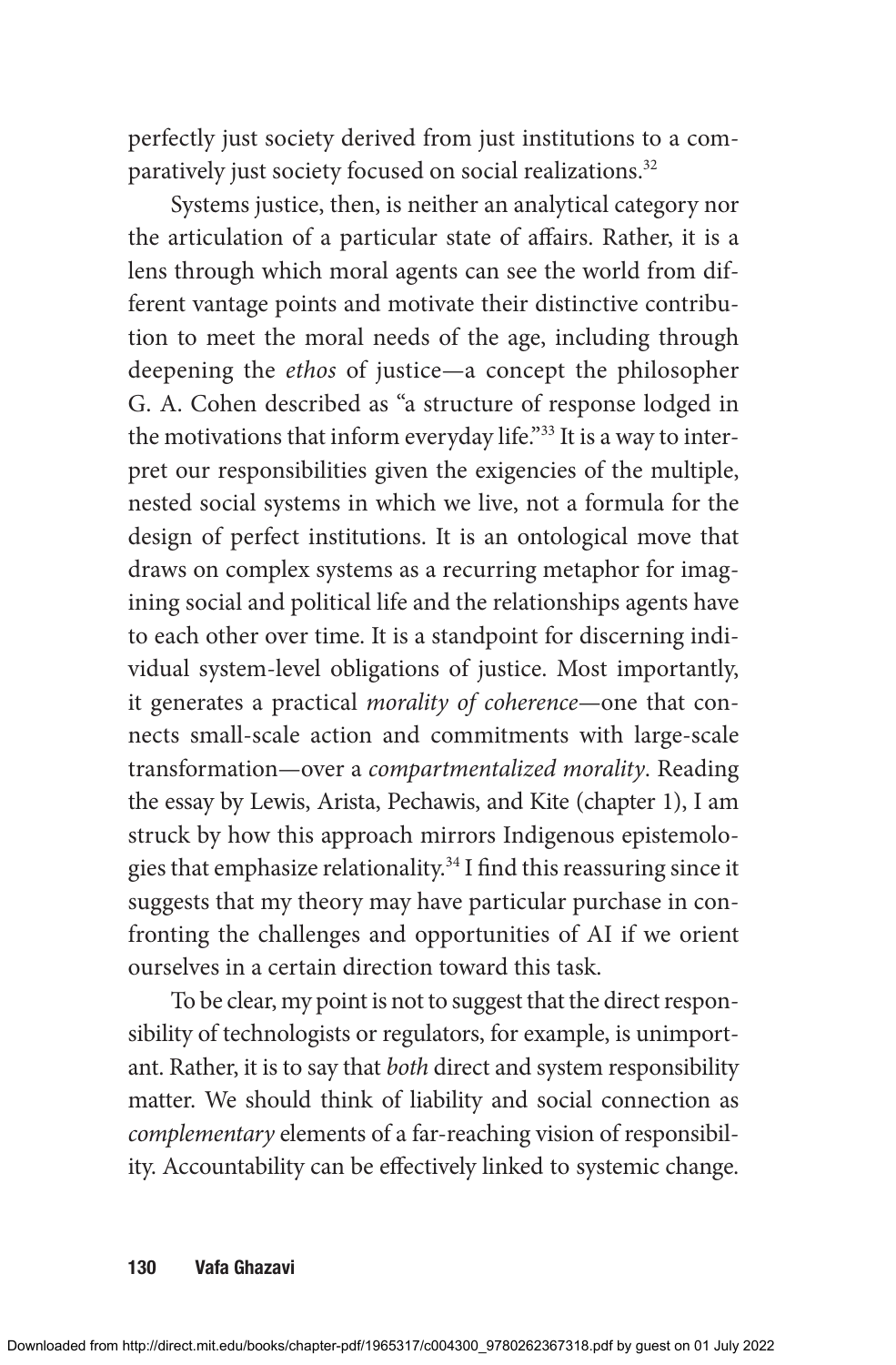Incentive-based measures to promote direct liability, however, must be sensitive to inadvertently shifting the logic from one of morality to one of maximizing gains, thus crowding out moral motivations.35 Crucially, the manner and language through which perpetrators of injustice are held accountable should enrich and sharpen, rather than diminish, our sense of shared responsibility. In my approach, citizens become coauthors of justice rather than passive recipients of arrangements enacted and enforced from the top down. Analogously, holding powerful technology companies accountable is a call to wider moral agency, not a means of letting others off the hook.

It seems we do not have well-developed conceptual resources for the ambiguous space—the transitional phase between injustice and justice. But it is in this in-between space that real-world contestation over moral ideas and their practical expression takes place. Incremental contributions are often an essential feature for these transitions.

# Experimentalism and Hope

The moral implications of AI therefore require a new kind of responsibility. Agents—citizens, firms, states—must weigh their ethical responsibilities in relation to their connection to the entire system, not only discrete, linear interactions or even their simple aggregation. Systems justice subverts how we think about who has moral responsibility and how it is fulfilled. Since discourses and sentiments of the system shape it more than its mechanics, the role of artists and writers, for example, comes to the fore; small acts of moral courage become more powerful than they seem in our conventional ethical calculus.

Systems justice thus resists hasty conclusions on negligibility, the suggestion that small-scale contributions are largely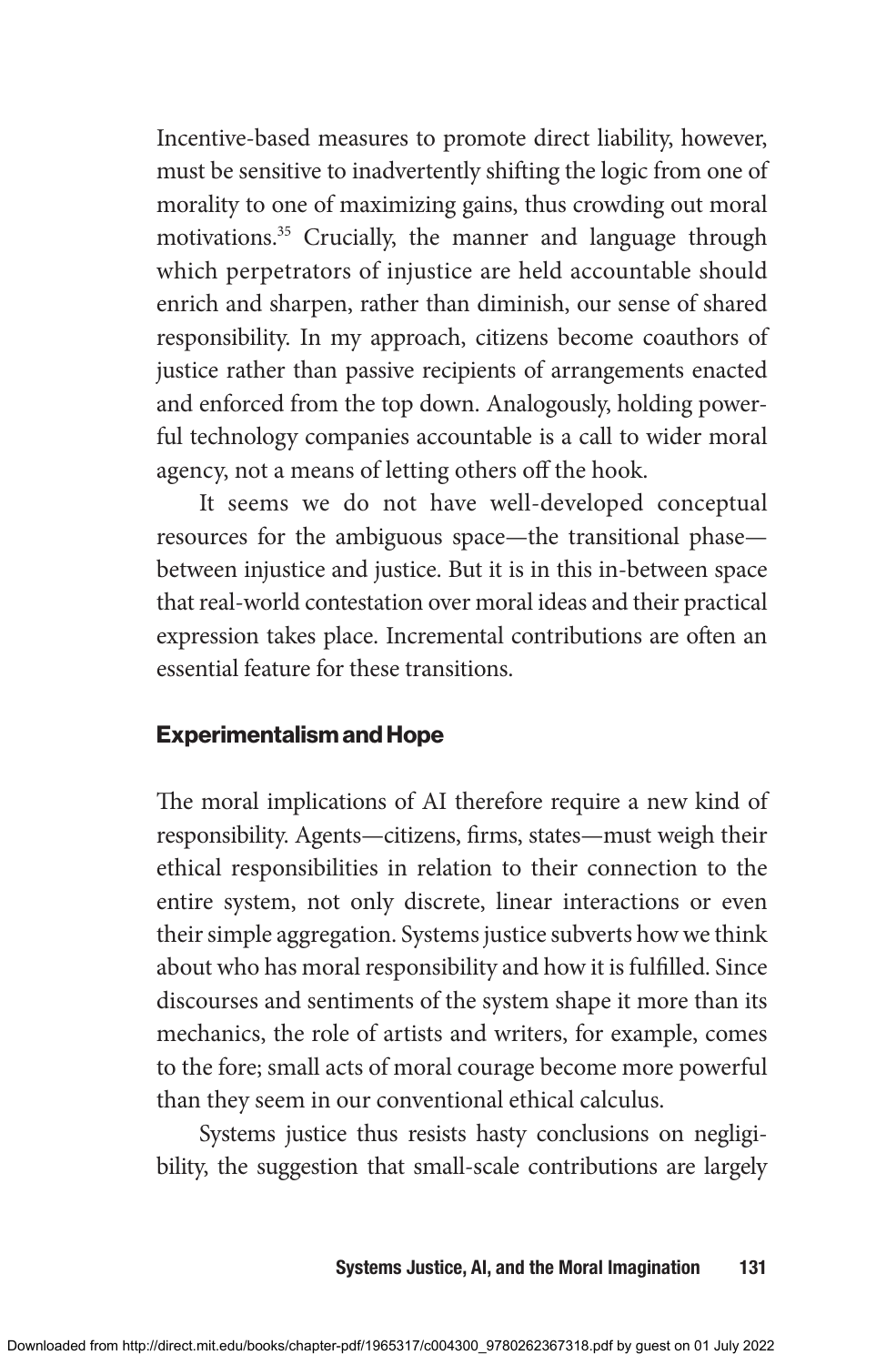irrelevant to structural outcomes. Instead, it highlights the importance of ordinary attitudes and behaviors in sustaining—or transforming—social systems. As the Plato scholar Melissa Lane suggests in her penetrating book that draws on ancient ethics to respond to contemporary challenges of environmental sustainability: "The person who embodies a new outlook becomes in virtue of that very fact a node in a new political imagination, the first step to creating a new social ethos."<sup>36</sup> Indeed, systems justice incorporates a moral version of the concept of the "butterfly effect" made famous by Edward Lorenz. As the feminist legal scholar Catherine MacKinnon more recently described this idea, "some extremely small simple actions, properly targeted, can come to have highly complex and large effects in certain contexts."37 This yields a deceptively simple normative insight: the power for large-scale transformation is already latent within the system. "If no paradigm is right," Donella Meadows writes, "you can choose whatever one will help to achieve your purpose."38

While social scientists have sought to explain societywide normative change through concepts such as norm, reputational, and availability *cascades* and *tipping points*, 39 these empirical phenomena have been neglected in the formulation of normative theory itself. Looking back to examples of social transformation does not yield fine-grained answers on what moral agents are obliged to do in the face of structural injustice. Rather, it suggests the wide scope moral agents have to reconceive their interests and moral identity, and the diverse ways they can direct their lives toward the realization of justice.40 These studies reveal that the transformation of discursive and imaginative context lies within the grasp of moral agents, especially when acting in concert. They bring to light, for example, how the force of example and the generation of inertial momentum through incremental steps can reshape the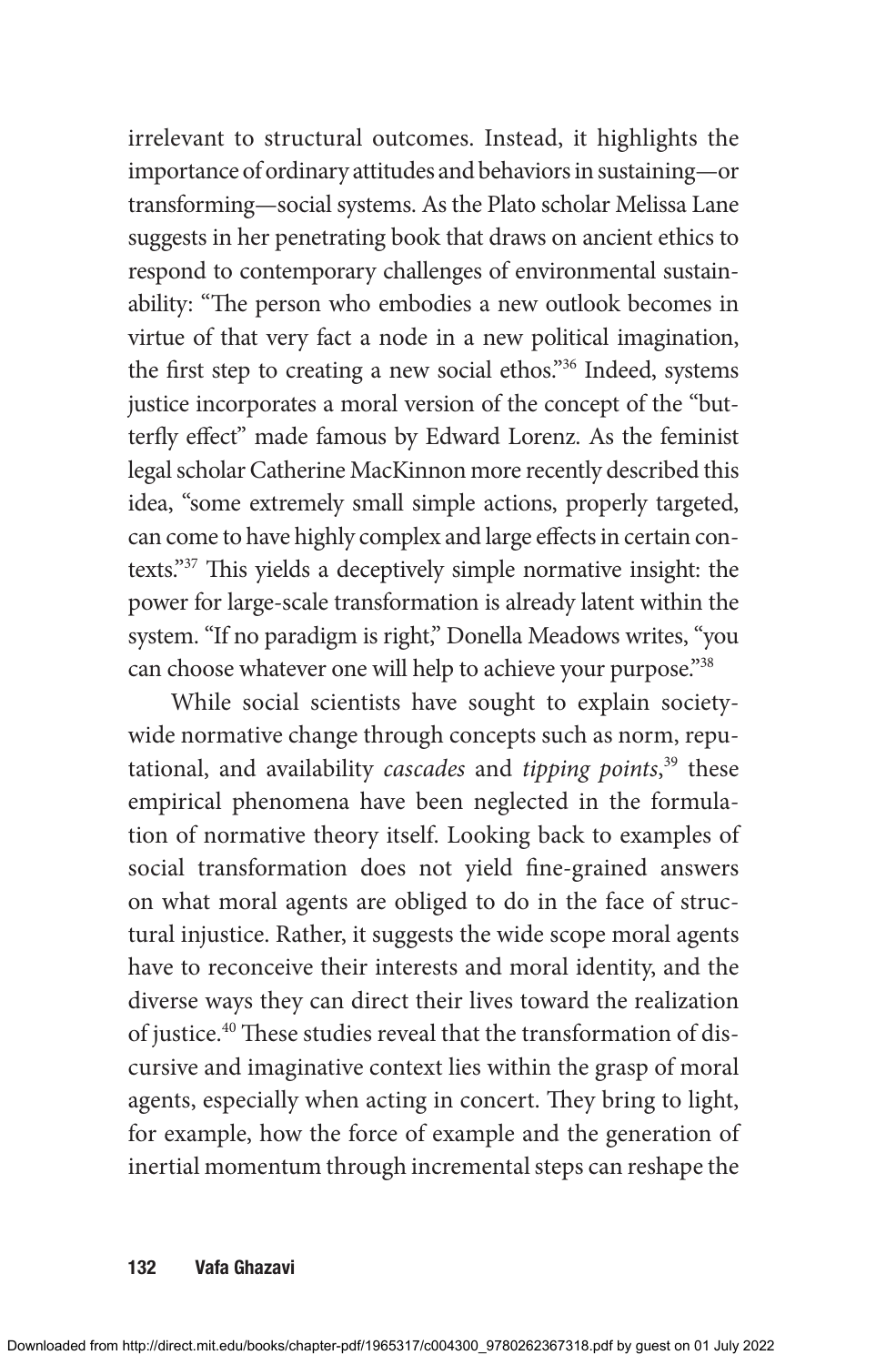social ethos and disrupt destructive path dependencies. This is most evident among an avant-garde who promote a new standard of justice,<sup>41</sup> but a wide array of agents, including ordinary citizens, play an indispensable role. Some of these contributions may not be salient or even visible, except perhaps retrospectively, yet this does not diminish their moral force.

What does this mean for the development of AI? At least one implication pertains to overcoming "the myth of people as socially independent," which, as Molly McCue and Kat Holmes point out, "not only limits who can participate in the system, but also who can contribute to the evolution of that system through design."<sup>42</sup> They pose a crucial question: "If we develop our innate ability to connect with one another as a precious resource and source of social vitality, what kind of AI could we build?"43

Since agents cannot predict or control the evolution of social systems ex ante, systems justice includes a normative commitment to democratic experimentalism. This principle draws on the tradition of American pragmatism found in the work of John Dewey and William James.<sup>44</sup> Under systems justice, institutions and citizens alike commit themselves to *discovering* harms and injustices, and innovations to reduce them over time. Systems justice thus denaturalizes current forms of the market and governance, leaving them open to revision. It harnesses people's distinctive talents and capabilities in this enterprise, promotes unorthodox alliances and multi- and "antidisciplinary" innovations,<sup>45</sup> and strengthens mechanisms for social learning about effective ways to reduce structural injustice and widen the development of human capabilities. Jaclyn Sawyer's essay in this volume on how social workers can shed light on history and social context so as to enrich the work of technologists illustrates what this might look like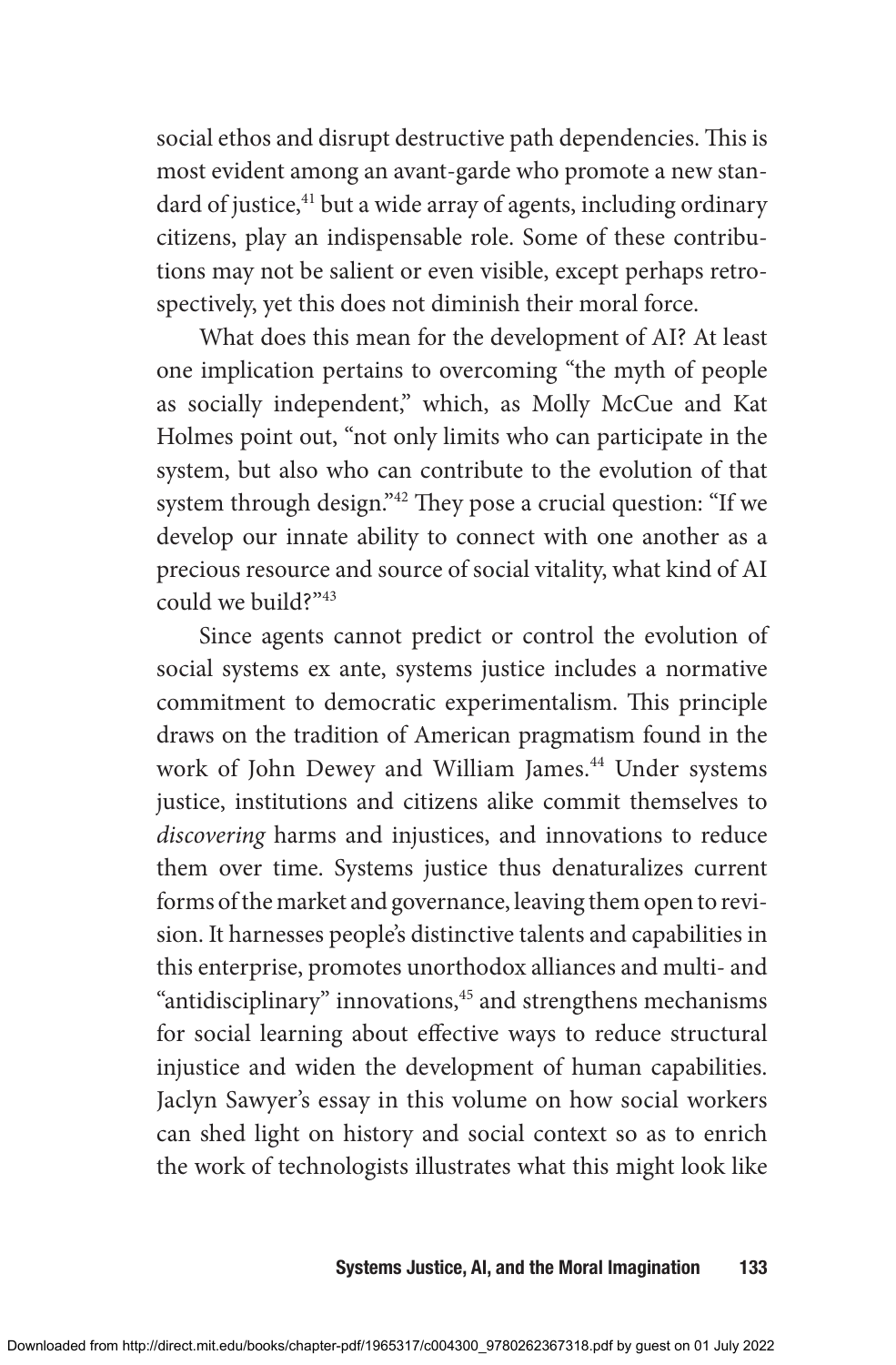in practice.<sup>46</sup> Such collaboration between social workers and technologists, Sawyer argues, can help confront those heuristics that lead to a disconnect between the intention of a technology and its impact on human lives. We need much more of this kind of collaboration if AI is going to advance human flourishing.

# **Conclusion**

Our future with machines looks set to be defined by the cumulative, often unintended consequences of many agents working to advance the frontiers of intelligence within existing rules and norms. Traditional models of responsibility are inadequate to confront this reality. The moral challenge in these circumstances is to foster citizens and design institutions that are responsive to these system-level effects. Beyond governments, agents such as individuals, civil society groups, and corporations can play a surprisingly constructive role by drawing on their distinctive talents, knowledge, and capacities. Since these agents cannot predict or control the evolution of social systems ex ante, citizens and institutions must remain open to discovering systemic injustice, innovating to root it out, and reconceiving their own interests in the process. Responsibility for systemic harm is fundamentally shared. Shirking this is not only problematic for potential victims but also corrodes the virtue and moral identity of the irresponsible agent. Ultimately, freedom for the self is connected to promoting justice for the whole since the two are permanently intertwined, part of a single moral life. Resisting reduction opens possibilities not only for extended intelligence but also for extended morality. Obligations of justice in any given moment of history—and the values we embed in the process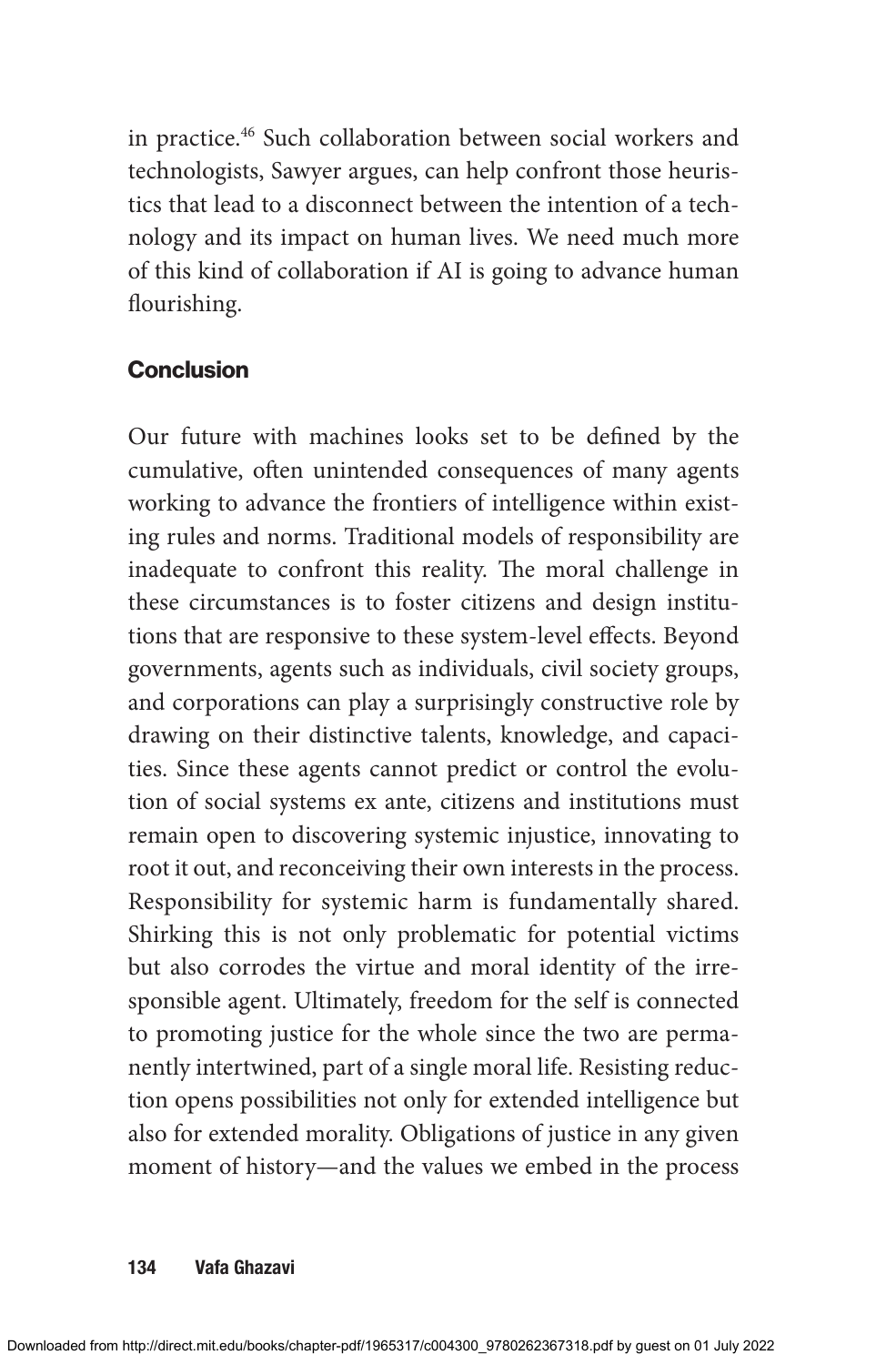of technological evolution—are therefore not impositions or burdens, but rather the means to become who we aspire to be as moral beings.

## Notes

For discussions on various themes and stray ideas related to this essay, I am grateful to William Butler, Daniel Butt, Janina Dill, Joi Ito, Cécile Laborde, Amartya Sen, Henry Shue, Kathryn Sikkink, Roberto Mangabeira Unger, James Walsh, Jonathan Zittrain, and, especially, Jonathan Wolff.

1. "Global Health Observatory Data Repository," World Health Organization, [http://apps.who.int/gho/data/view.main.POP2040ALL?lang=en.](http://apps.who.int/gho/data/view.main.POP2040ALL?lang=en)

2. "Goal 2: Zero Hunger," United Nations, [https://www.un.org/sustainable](https://www.un.org/sustainabledevelopment/hunger/) [development/hunger/.](https://www.un.org/sustainabledevelopment/hunger/)

3. "ICT Facts and Figures 2017," International Telecommunication Union, <https://www.itu.int/en/ITU-D/Statistics/Pages/facts/default.aspx>.

4. Raj Chetty, Nathaniel Hendren, Maggie R. Jones, and Sonya R. Porter, "Race and Economic Opportunity in the United States: An Intergenerational Perspective," NBER Working Paper No. 24441, March 2018.

5. Amartya Sen, *Development as Freedom* (New York: Knopf, 1999).

6. Jedediah Purdy, *After Nature: A Politics for the Anthropocene* (Cambridge, MA: Harvard University Press, 2015), 2.

7. Judith N. Shklar, *The Faces of Injustice* (New Haven and London: Yale University Press, 1990).

8. René Descartes, *A Discourse on the Method of Correctly Conducting One's Reason and Seeking Truth in the Sciences* (Oxford: Oxford University Press, [1637] 2006), 17. Descartes summarized his approach in the following way:

I came to believe that in the place of the great number of precepts that go to make up logic, the following four would be sufficient for my purposes, provided that I took a firm and unshakeable decision never once to depart from them. The first was never to accept anything as true that I did not *incontrovertibly* know to be so; that is to say, carefully to avoid both *prejudice* and premature conclusions; and

### Systems Justice, AI, and the Moral Imagination 135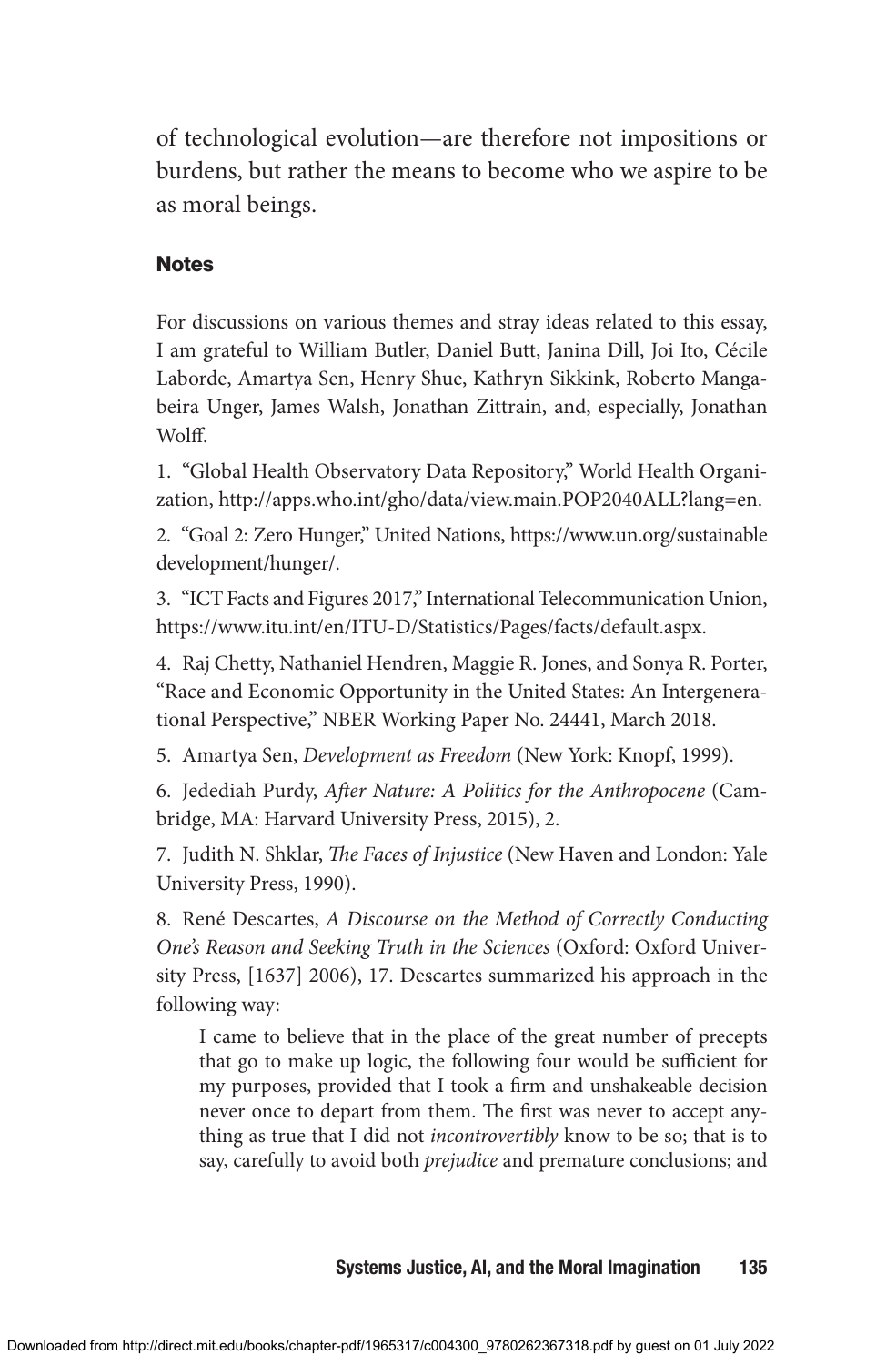to include nothing in my judgements other than that which presented itself to my mind so *clearly* and *distinctly*, that I would have no occasion to doubt it. The second was to divide all the difficulties under examination into as many parts as possible, and as many as were required to solve them in the best way. The third was to conduct my thoughts in a given order, beginning with the *simplest* and most easily understood objects, and gradually ascending, as it were step by step, to the knowledge of the most *complex*; and *positing* an order even on those which do not have a natural order of precedence. The last was to undertake such complete enumerations and such general surveys that I would be sure to have left nothing out.

9. Simone Weil, *The Need for Roots: Prelude to a Declaration of Duties towards Mankind* (New York: Routledge, [1949] 2002), 15.

10. Stephen Cave and Seán S. Ó hÉigeartaigh, "An AI Race for Strategic Advantage: Rhetoric and Risks," paper presented at the AAAI/ ACM Conference on Artificial Intelligence, Ethics and Society, February 5, 2018, [http://www.aies-conference.com/wp-content/papers/main](http://www.aies-conference.com/wp-content/papers/main/AIES_2018_paper_163.pdf) [/AIES\\_2018\\_paper\\_163.pdf](http://www.aies-conference.com/wp-content/papers/main/AIES_2018_paper_163.pdf).

11. John Palfrey, "Line-Drawing Exercises: Autonomy and Automation," *Journal of Design and Science*, no. 3 (2017), [https://jods.mitpress.mit.edu](https://jods.mitpress.mit.edu/pub/issue3-palfrey) [/pub/issue3-palfrey](https://jods.mitpress.mit.edu/pub/issue3-palfrey).

12. Joichi Ito, "Resisting Reduction: A Manifesto," *Journal of Design and Science*, no. 3 (November 2018), [https://jods.mitpress.mit.edu/pub](https://jods.mitpress.mit.edu/pub/resisting-reduction) [/resisting-reduction](https://jods.mitpress.mit.edu/pub/resisting-reduction).

13. Derek Parfit, *Reasons and Persons* (Oxford: Clarendon Press, 1984), 78–84.

14. Amos Tversky and Daniel Kahneman, "Availability: A Heuristic for Judging Frequency and Probability," *Cognitive Psychology* 5, no. 2 (September 1973): 207–232; Daniel Kahneman, *Thinking, Fast and Slow* (New York: Farrar, Straus and Giroux, 2011), 129–136.

15. See Iris Marion Young, *Responsibility for Justice* (Oxford: Oxford University Press, 2004), 375.

16. Young, *Responsibility for Justice*, 52.

17. Young, *Responsibility for Justice*, 96.

18. Young, *Responsibility for Justice*, 88.

19. Young, *Responsibility for Justice*, 179.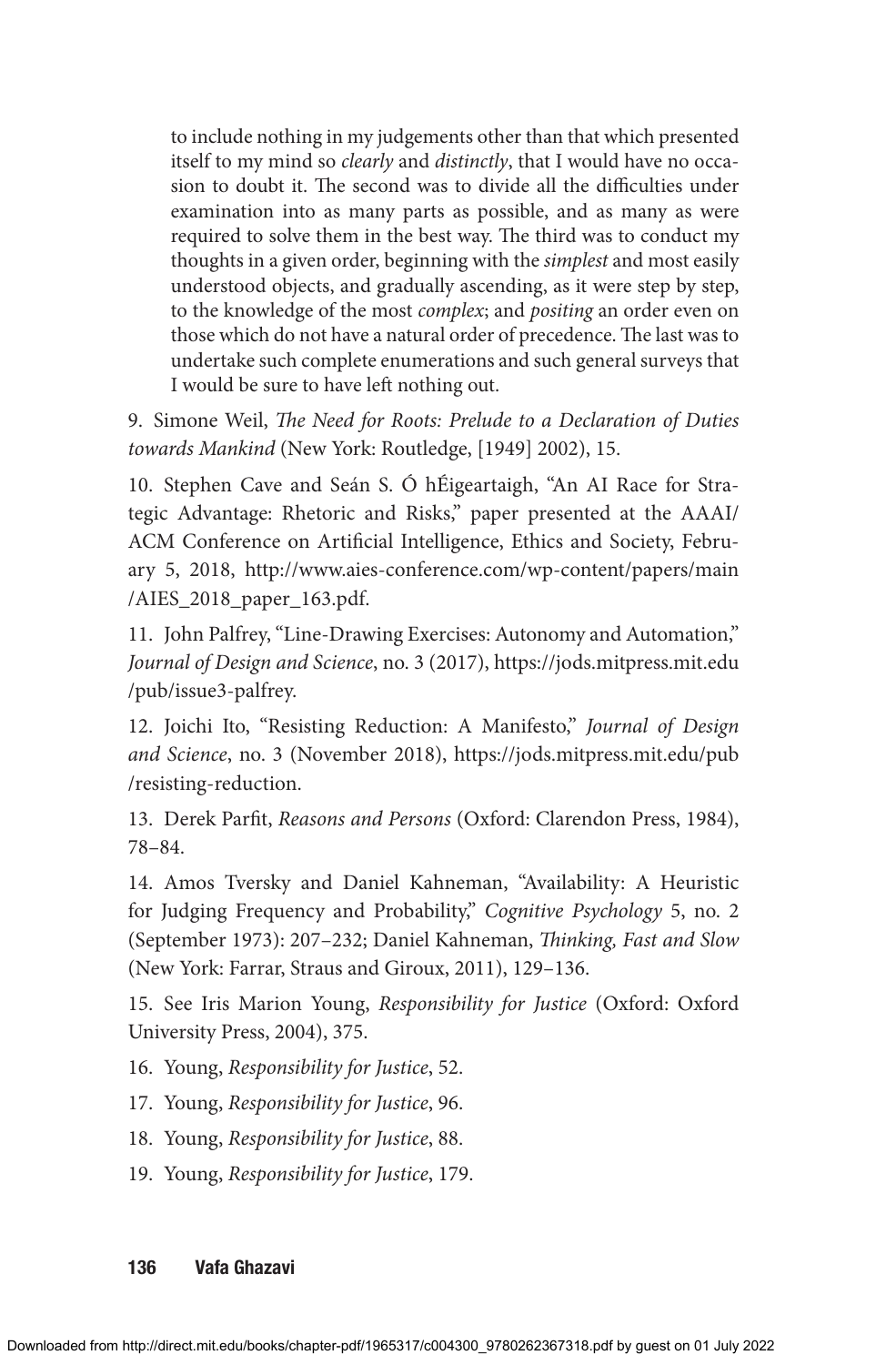20. Chris Giles, "The Economic Forecasters' Failing Vision," *Financial Times*, The FT Year in Finance supplement, December 16, 2008, 5.

21. Tim Besley and Peter Hennessy, "The Global Financial Crisis—Why Didn't Anybody Notice?," *British Academy Review* 14 (November 2009): 8–10.

22. James C. Scott, *Seeing Like a State: How Certain Schemes to Improve the Human Condition Have Failed* (New Haven and London: Yale University Press, 1998).

23. Duncan J. Watts, *Everything Is Obvious: Once You Know the Answer* (New York: Crown Business, 2011).

24. On slavery, see, for example, Manisha Sinha, *The Slave's Cause: A History of Abolition* (New Haven and London: Yale University Press, 2017); Adam Hochschild, *Bury the Chains: The British Struggle to Abolish Slavery* (London: Macmillan, 2005); Neta C. Crawford, *Argument and Change in World Politics: Ethics, Decolonization, and Humanitarian Intervention* (Cambridge: Cambridge University Press, 2002). On women's suffrage (as one illustration of confronting patriarchy), see, for example, Martha Finnemore and Kathryn Sikkink, "International Norm Dynamics and Political Change," *International Organization* 52, no. 4 (Autumn 1998): 887–917; Francisco O. Ramirez, Yasemin Soysal, and Suzanne Shanahan, "The Changing Logic of Political Citizenship: Cross-National Acquisition of Women's Suffrage Rights, 1890 to 1990," *American Sociological Review* 62, no. 5 (October 1997): 735–745. One of the lessons from these historical cases is that the more granular perspective we take, the more it becomes apparent that ordinary citizens have been crucial to transformational change even if less valorized compared to a few exceptional leaders. For example, it might easily be forgotten that around the 1790s, 300,000 English people participated in a sugar boycott to abolish slavery (see Hochschild, *Bury the Chains*, 192–196).

25. Kwame Anthony Appiah, "What Will Future Generations Condemn Us For?," *Washington Post*, September 26, 2010, B01; Kwame Anthony Appiah, *The Honor Code: How Moral Revolutions Happen* (New York and London: W. W. Norton and Company, 2010).

26. Cathy O'Neil, *Weapons of Math Destruction: How Big Data Increases Inequality and Threatens Democracy* (London: Allen Lane, 2016), 3.

Systems Justice, AI, and the Moral Imagination 137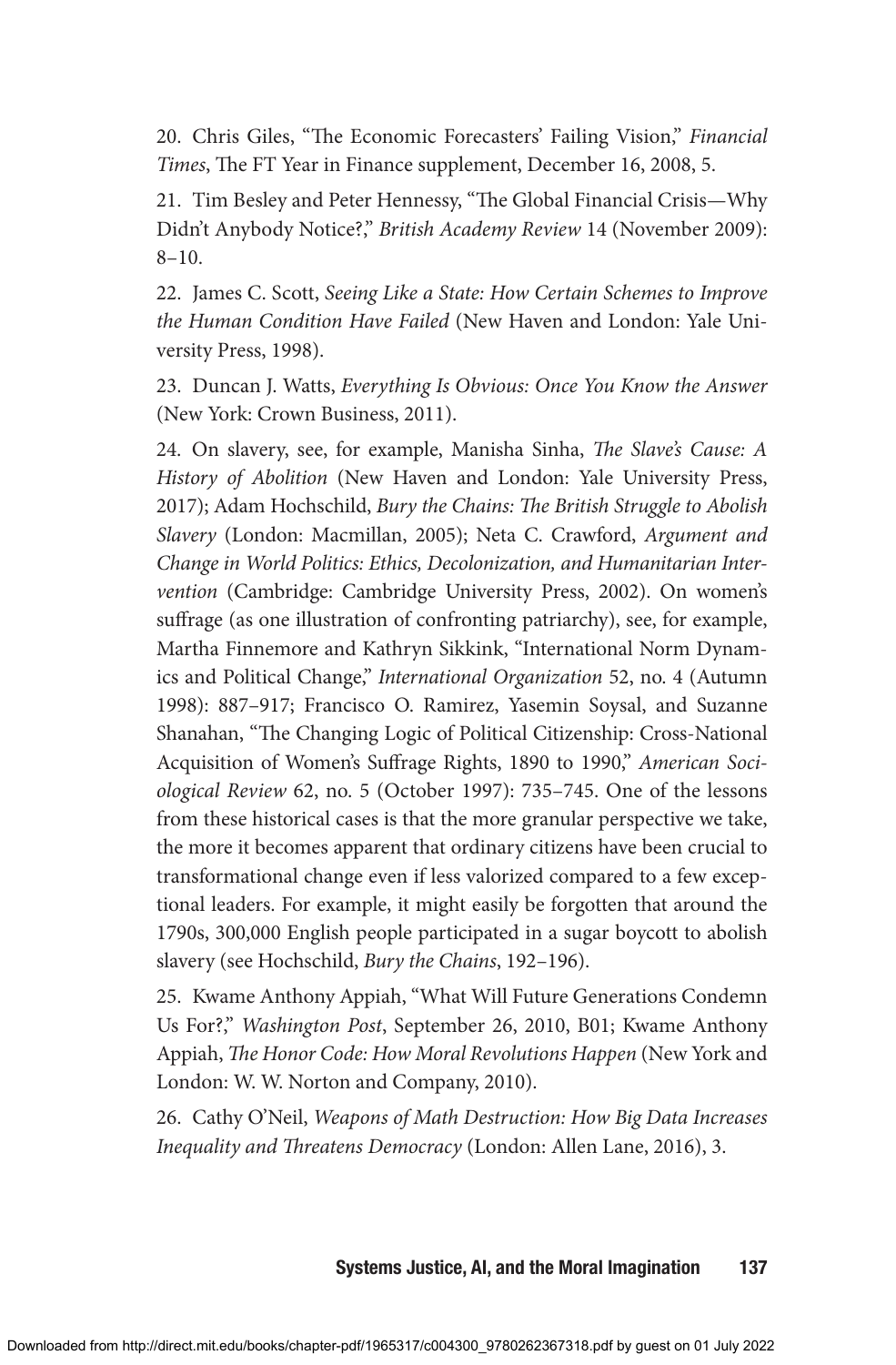### 27. O'Neil, *Weapons of Math Destruction*, 13.

28. On the application of this to the public realm, consider the argument in Benjamin R. Barber, *Strong Democracy: Participatory Politics for a New Age* (Berkeley, Los Angeles, and London: University of California Press, [1984] 2003). For instance, on reductionist conceptions of freedom that pose it in opposition to power, Barber remarks: "Rendering freedom and power in physical terms not only misconstrues them, it produces a conception of political liberty as entirely passive. Freedom is associated with the unperturbedness of the inertial body, with the motionless of the inertial frame itself. It stands in stark opposition to the idea of politics as activity, motion, will, choice, self-determination, and self-realization. . . . The modern liberal appears to regard it [tranquility] as a republican ideal: man at rest, inactive, nonparticipating, isolated, uninterfered with, privatized, and thus free" (36).

29. For one argument that offers this view from the perspective of psychology, see Martin E. P. Seligman, *Flourish: A Visionary New Understanding of Happiness and Well-Being* (New York: Free Press, 2011).

30. Sen himself borrows this from Adam Smith. See Amartya Sen, *The Idea of Justice* (Cambridge, MA: Harvard University Press, 2009), 124–152.

31. Sen, *The Idea of Justice*, 131.

32. Sen, *The Idea of Justice*, 134.

33. G. A. Cohen, *Rescuing Justice and Equality* (Cambridge, MA: Harvard University Press, 2008), 123.

34. Jason Edward Lewis, Noelani Arista, Archer Pechawis, and Suzanne Kite, "Making Kin with the Machines," *Journal of Design and Science*, no. 3 (2018), <https://doi.org/10.21428/bfafd97b>.

35. See Samuel Bowles, *The Moral Economy: Why Good Incentives Are No Substitute for Good Citizens* (New Haven: Yale University Press, 2016).

36. Melissa Lane, *Eco-Republic: What the Ancients Can Teach Us about Ethics, Virtue, and Sustainable Living* (Princeton and Oxford: Princeton University Press, 2012), 64.

37. Catherine A. MacKinnon, *Butterfly Politics* (Cambridge, MA, and London: Harvard University Press, 2017), 1. MacKinnon draws on this concept to name her book, which compiles interventions made over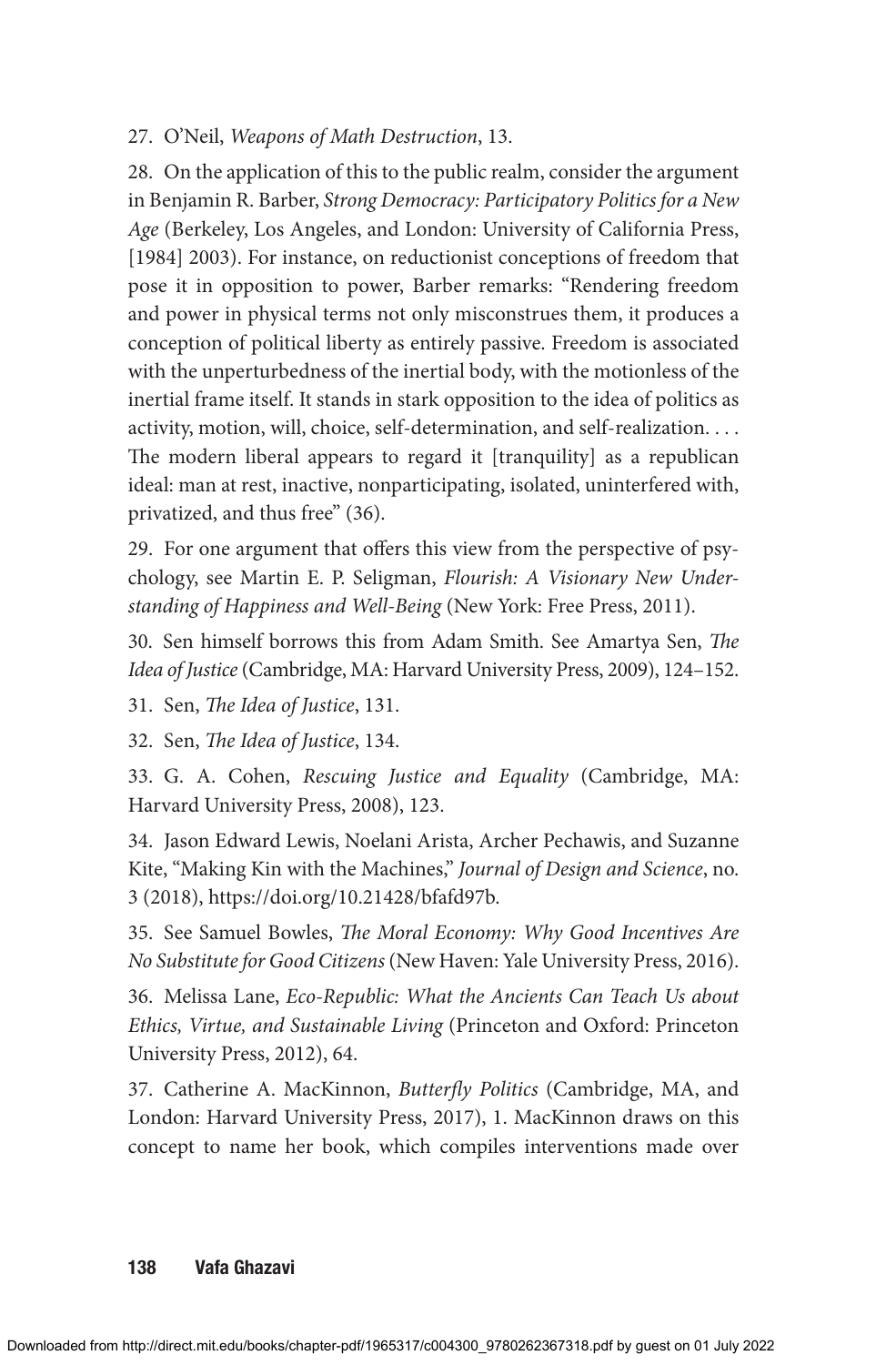forty years. She uses the term "butterfly politics" as "an organizing metaphor and central conceit" for the volume.

38. Donella H. Meadows, *Thinking in Systems: A Primer*, ed. Diana Wright (White River Junction, VT: Chelsea Green Publishing, 2008), 164.

39. Seminal examples include Timur Kuran, *Private Truths, Public Lies: The Social Consequences of Preference Falsification* (Cambridge, MA: Harvard University Press, 1997); Cass R. Sunstein, "Social Roles and Social Norms," *Columbia Law Review* 96, no. 4 (May 1996): 903–968; Timur Kuran and Cass R. Sunstein, "Availability Cascades and Risk Regulation," *Stanford Law Review* 51, no. 4 (April 1999): 683–768.

40. To illustrate this, consider how James Baldwin sought to resolve the dilemma he faced when deciding how to play his part in responding to racial injustice in the United States in the mid-twentieth century. After listing other avenues of black resistance and activism and explaining how he did not feel personal compatibility with them, Baldwin writes: "This was sometimes hard on my morale, but I had to accept, as time wore on, that part of my responsibility—as a witness—was to move as largely and as freely as possible, to write the story, and to get it out." See James Baldwin and Raoul Peck, *I Am Not Your Negro* (New York: Vintage Books, 2017), 31.

41. Lea Ypi, *Global Justice and Avant-Garde Political Agency* (Oxford: Oxford University Press, 2012).

42. Molly McCue and Kat Holmes, "Myth and the Making of AI," *Journal of Design and Science*, no. 3 (2018), [https://jods.mitpress.mit.edu](https://jods.mitpress.mit.edu/pub/holmes-mccue) [/pub/holmes-mccue.](https://jods.mitpress.mit.edu/pub/holmes-mccue)

43. McCue and Holmes, "Myth and the Making of AI."

44. See, for example, John Dewey, *The Public and Its Problems: An Essay in Political Inquiry* (University Park: The Pennsylvania State University Press, [1927] 2012); William James, *The Will to Believe and Other Essays in Popular Philosophy* (Cambridge, MA, and London: Harvard University Press, [1897] 1979). For more contemporary thinking related to this approach, see Christopher K. Ansell, *Pragmatist Democracy: Evolutionary Learning as Public Philosophy* (Oxford and New York: Oxford University Press, 2011); Michael C. Dorf and Charles F. Sabel, "A Constitution of